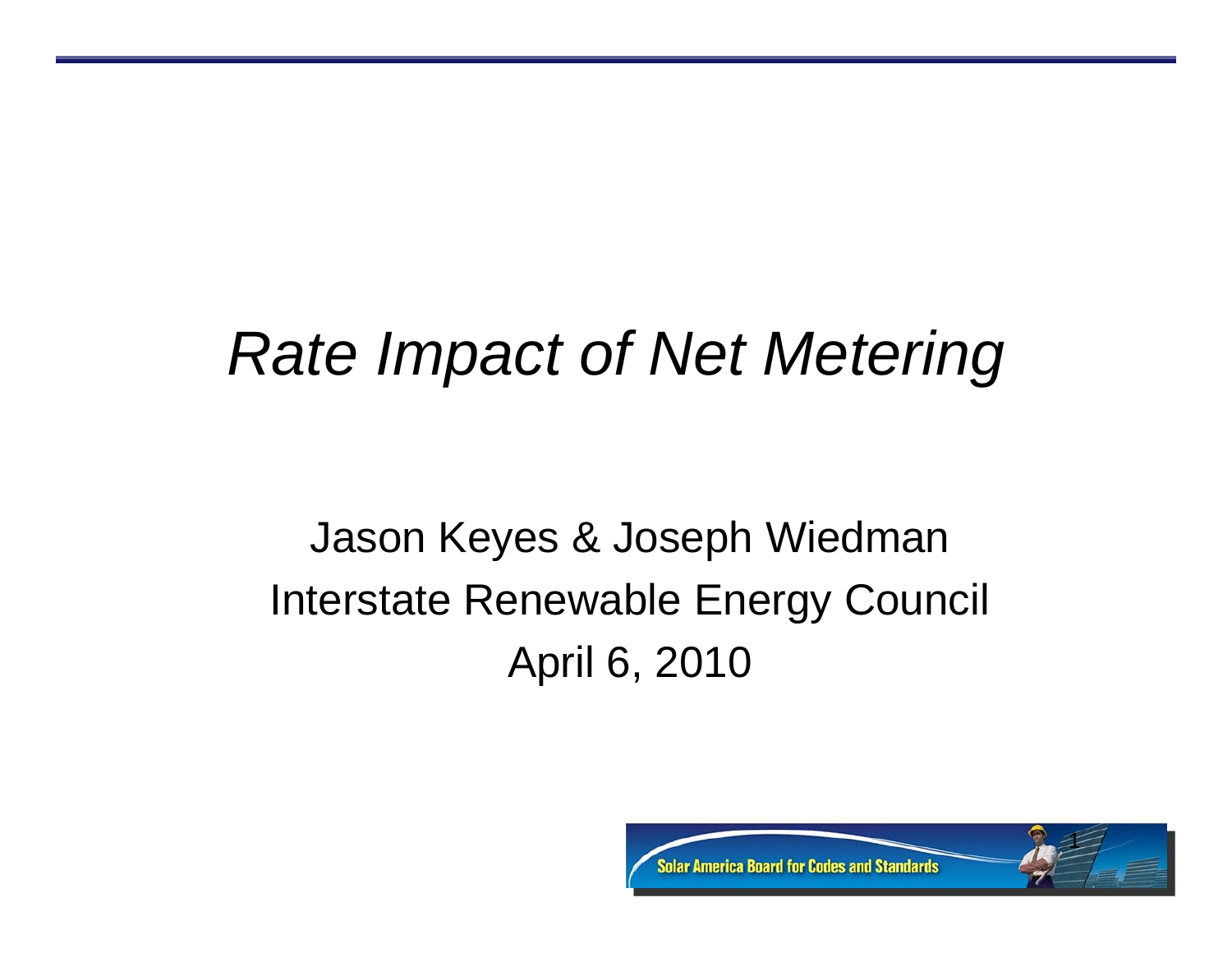# Scope

- $\bullet$  Impact of net metering on utility rates for customers without distributed generation
- Proposes an approach for states or individual utilities to use
- Includes discussion of related studies and California PUC approach in Rulemaking 08-03-008
- Focuses on impact of net metered solar energy
- $\bullet$  Does not consider impacts on the local economy, jobs or the environment
- Does not calculate impacts for specific state or utility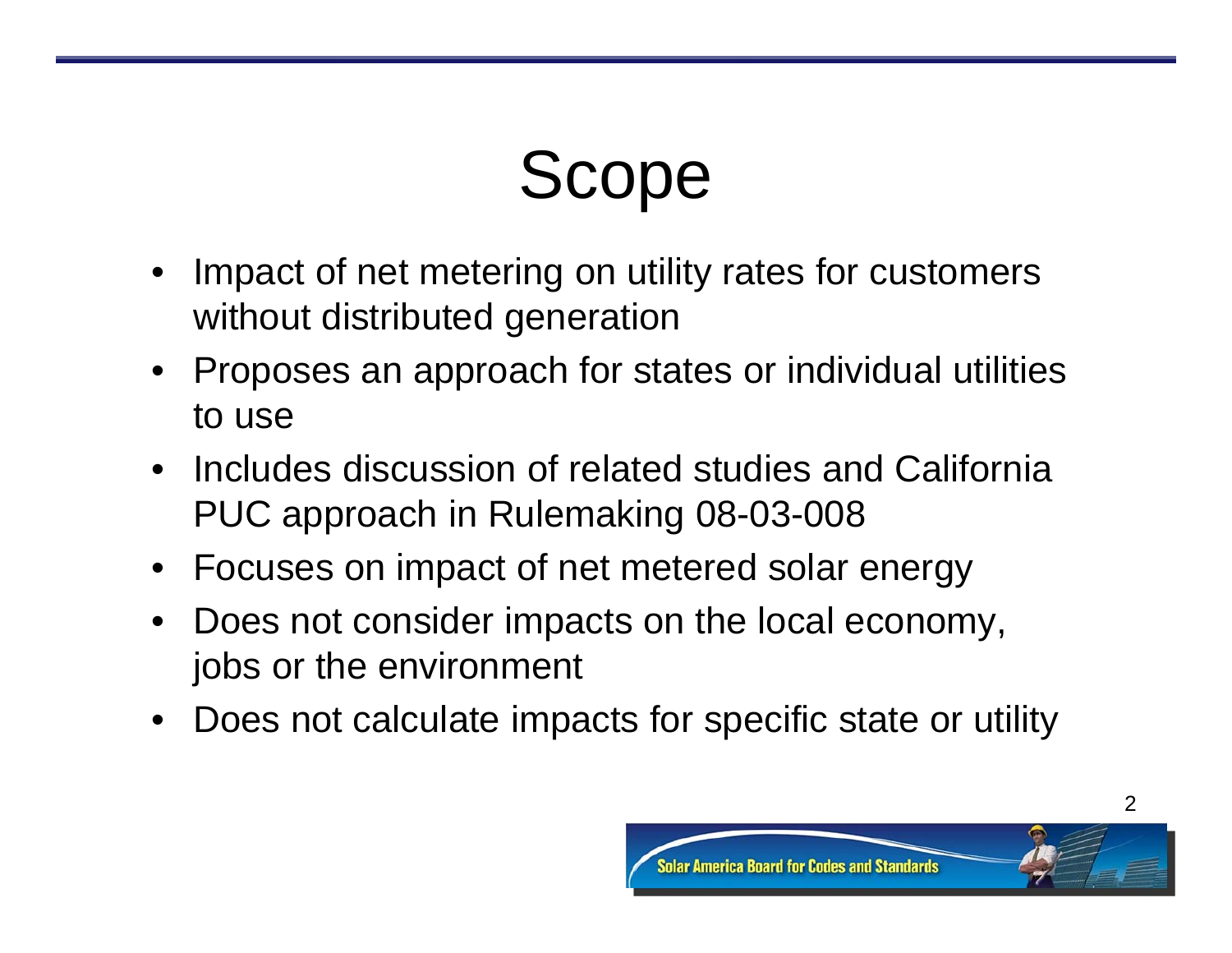### Rate Impact

- Comprehensive study released by California PUC in March, 2010
- CPUC appropriately splits rate impacts of on-site use of solar energy from net metering rate impacts
- CPUC report finds very minor rate impact, even with California's steeply tiered rates and more than 60% of the nation's installed solar energy
- Minor rate impact indicated by other studies
- Various assumptions about costs and benefits addressed here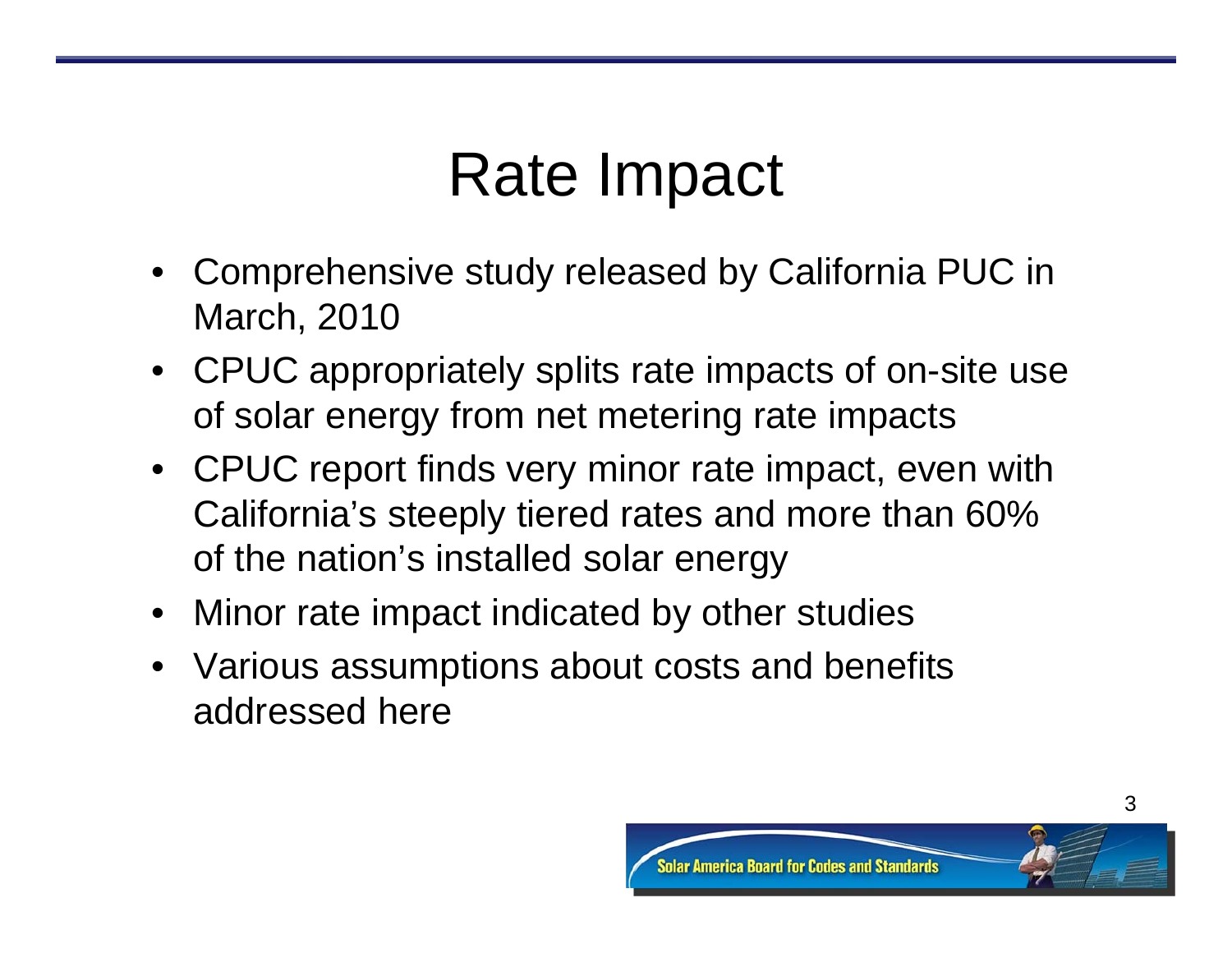### Net Metering Programs



Note: Numbers indicate individual system capacity limit in kW. Some limits vary by customer type, technology and/or application. Other limits might also apply.

**Solar America Board for Codes and Standards**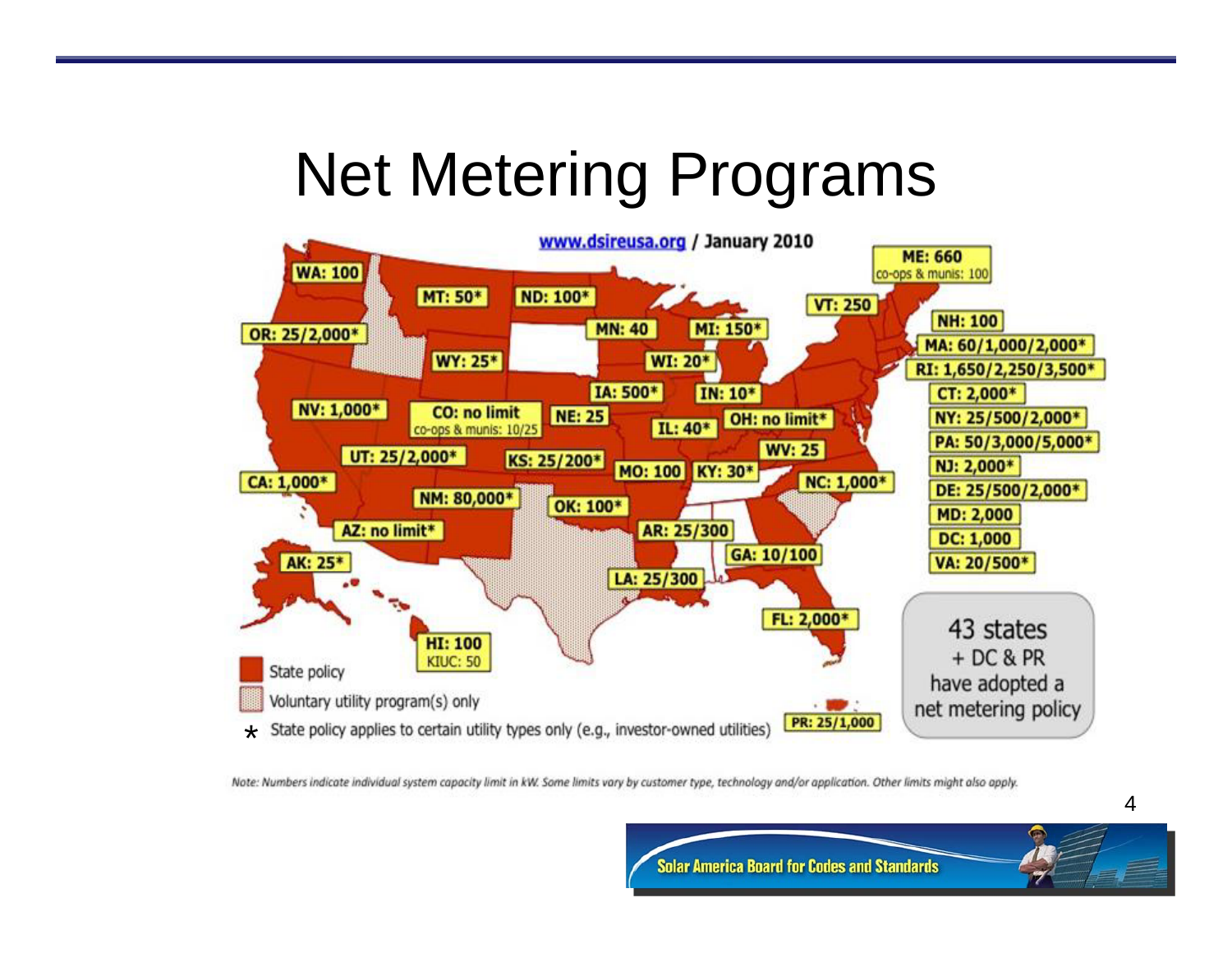## Major Net Metering Issues

- Program capacity
- Facility size capacity
- $\bullet$ Rollover of excess generation
- Standby charges and other fees
- Applicability (all utilities, all customers)
- Meter aggregation
- •*Community Solar*

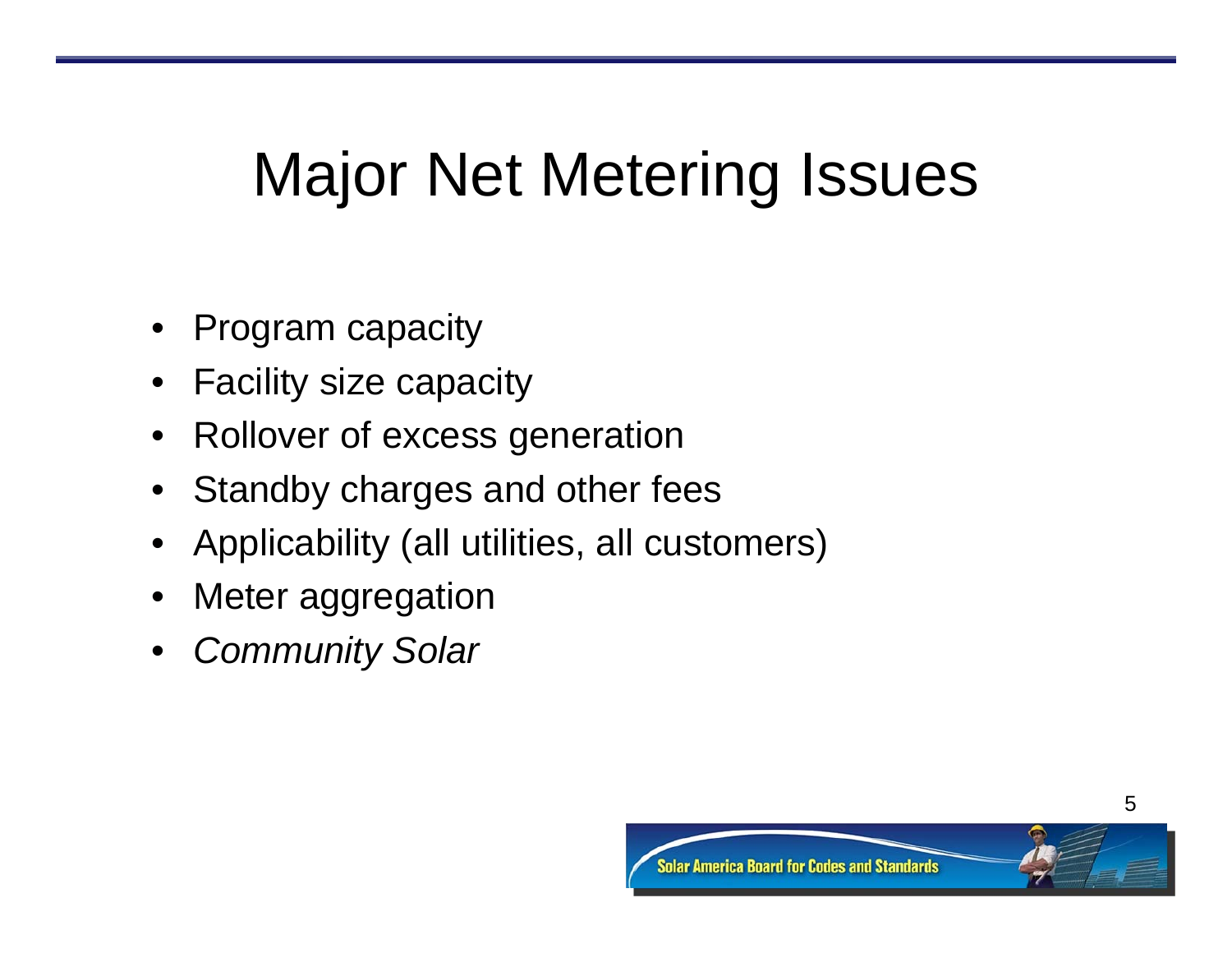#### Net Metering Grades



Grading from NNEC's *Freeing the Grid 2009*  report at [www.freeingthegrid.org](http://www.freeingthegrid.org/)

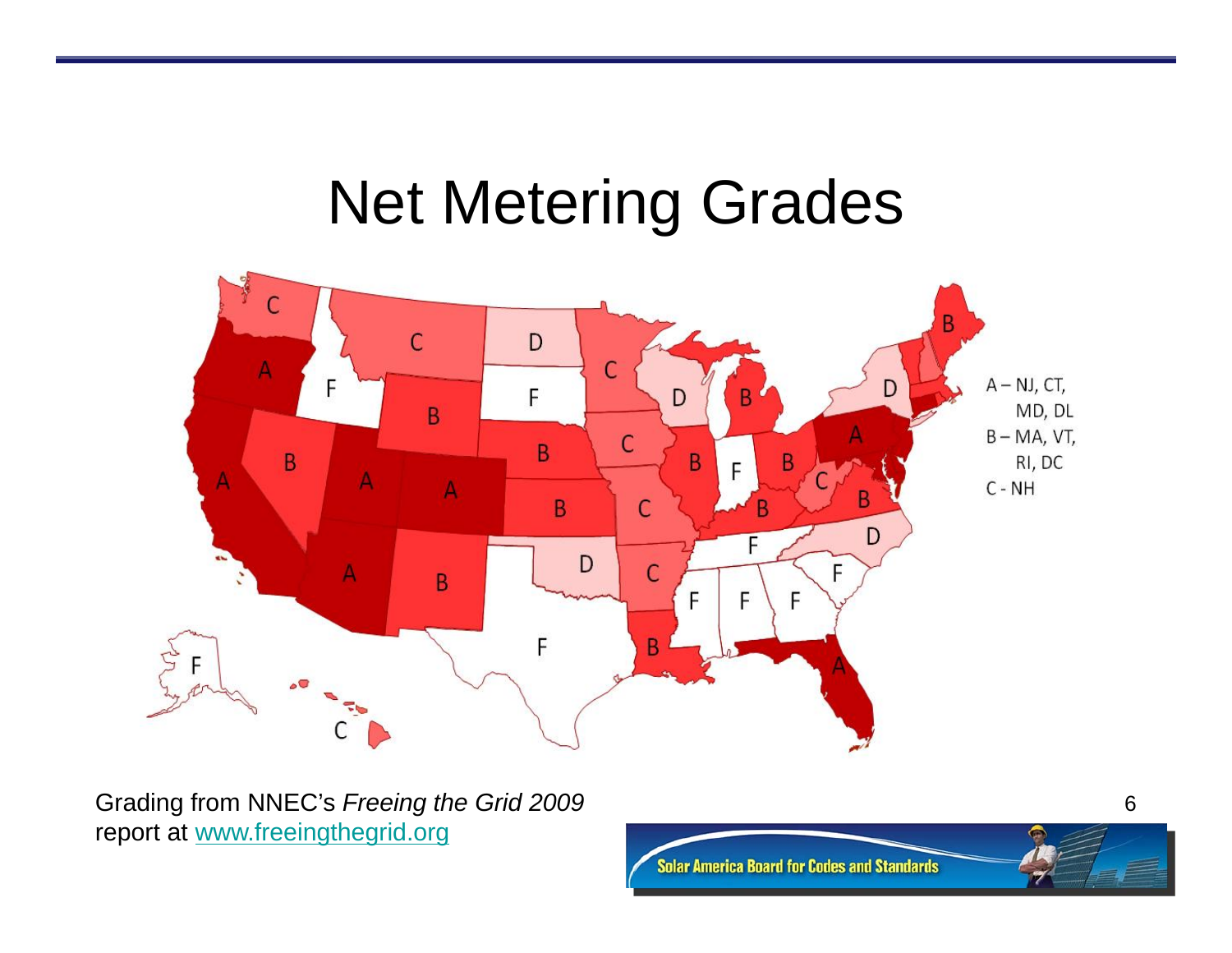### Grade Correlation with Capacity

| 2008 Installed<br><b>Capacity State Rank</b> | 2008 MW <sub>DC</sub> | 2008 Market<br><b>Share</b> | <b>Cumulative</b><br>$MW_{DC}$ | <b>Freeing the</b><br><b>Grid 09 Score</b> |
|----------------------------------------------|-----------------------|-----------------------------|--------------------------------|--------------------------------------------|
| 1. California                                | 178.7                 | 62%                         | 528                            | $\overline{A}$                             |
| 2. New Jersey                                | 22.5                  | 8%                          | 70                             | $\mathsf{A}$                               |
| 3. Colorado                                  | 21.7                  | 7%                          | 36                             | $\overline{A}$                             |
| 4. Nevada                                    | 14.9                  | 5%                          | 34                             | B                                          |
| 5. Hawaii                                    | 8.6                   | 3%                          | 14                             | $\mathsf C$                                |
| 6. New York                                  | 7.0                   | 2%                          | 22                             | D                                          |
| 7. Arizona                                   | 6.4                   | 2%                          | 25                             | $\overline{A}$                             |
| 8. Connecticut                               | 5.3                   | 2%                          | 9                              | $\overline{A}$                             |
| 9. Oregon                                    | 4.8                   | 2%                          | 8                              | $\overline{A}$                             |
| 10. North Carolina                           | 4.0                   | 1%                          | 4.7                            | D                                          |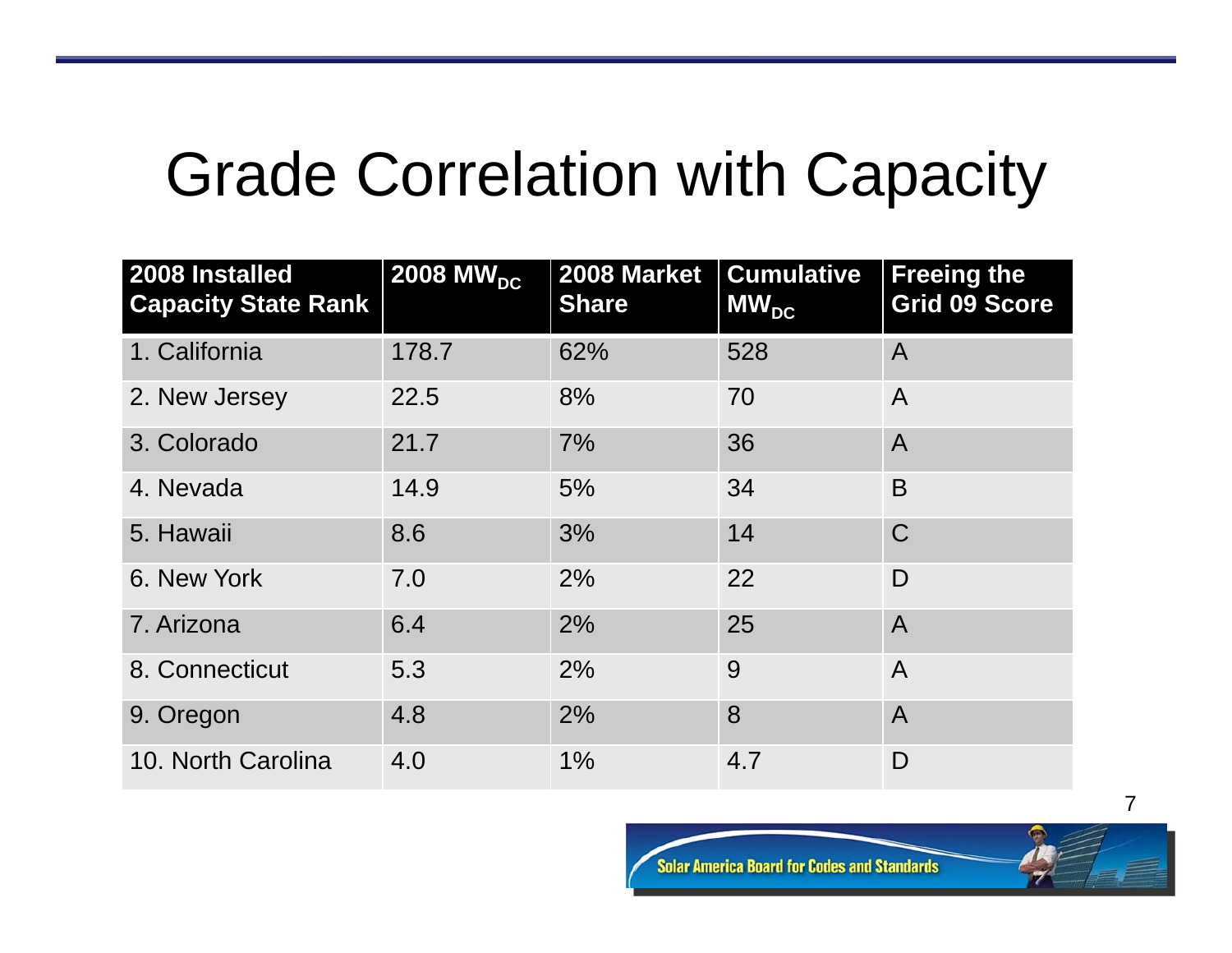## Rate Impact Studies

- • *The Value of Distributed Photovoltaics to Austin Energy and the City of Austin* (Hoff, Perez, Braun, Gerry, Kuhn, & Norris, 2006)
- *Distributed Renewable Energy Operating Impacts and Valuation Study* (R.W. Beck, Inc., 2009) - value of distributed solar generation for Arizona Public Service
- *Integration of PV in Demand Response Programs*, (Perez et. al. June, 2006) considering capacity benefits for Rochester Gas&Electric, ConEd & SMUD
- •Other studies, but we're not attempting an anthology
- $\bullet$  More coming, especially in the southwest – at order of utility commissions in NV, UT, CO, AZ and NM

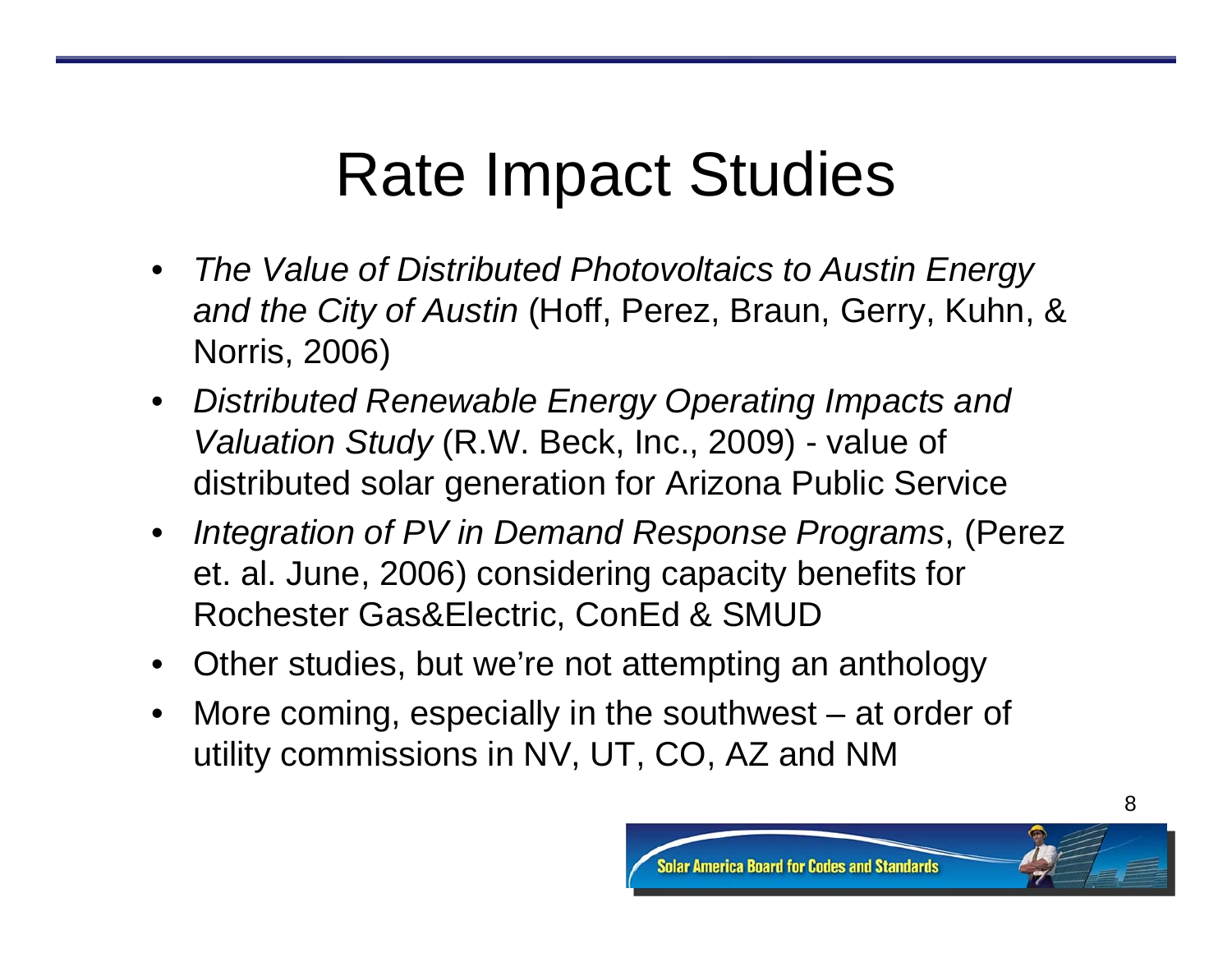# Austin Energy Study (2006)

- •Just looking at value (benefits), not costs
- •Value in 2006 of 10.9¢ - 11.8¢ per kWh; exceeds rates
- • Highest value when solar modules oriented to 30º west of due south to capture afternoon sun coincident with utility peak demand
- • Benefits considered:
	- Value of energy production
	- Generation capacity value
	- Transmission & distribution (T&D) deferrals
	- Reduced transformer and line losses
	- Environmental benefits
	- Natural gas price hedge
- • Benefits identified that deserve consideration:
	- Disaster recovery
	- Reactive power control

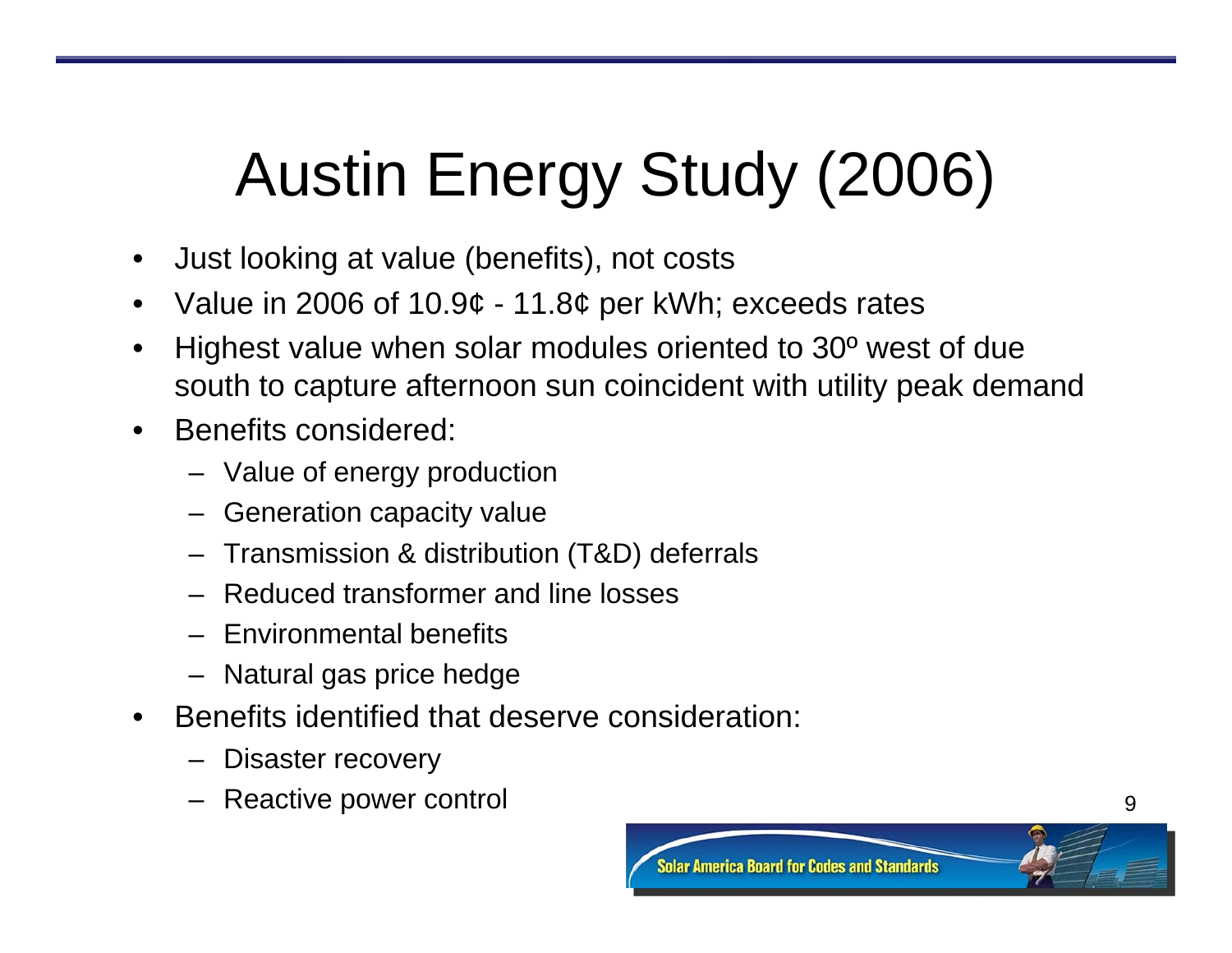#### Arizona Public Service Study (2008)

- $\bullet$  "Operating impacts and valuation study" mostly addressing net metering values
- •5.4¢ to 5.6¢ per kWh value in 2010
- $\bullet$  Subset of quantified benefits from Austin Energy study, excluding environmental benefits and natural gas hedge
- $\bullet$  No capacity benefits in displacing "lumpy" utility generation and T&D projects until 2025, and only in high penetration scenario
- $\bullet$  Limits capacity benefits given shift to later afternoon peak, but doesn't analyze SW-facing modules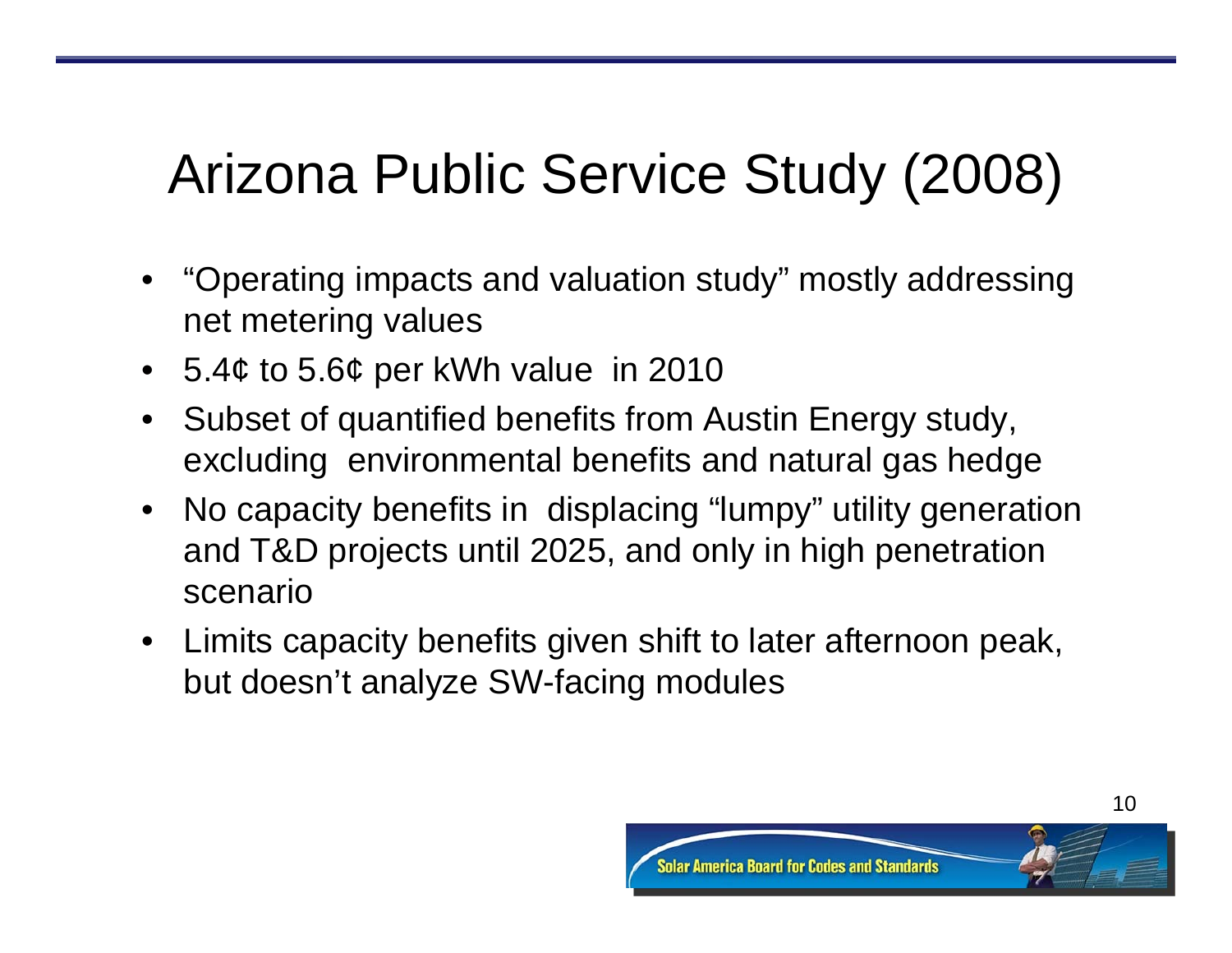#### Perez et al Solar & DR Study (2008)

- Analysis of value of photovoltaics (PV) if firmed with demand response for Rochester Gas & Electric, ConEd & SMUD
- $\bullet$  Reliability analysis given dispersed solar energy generation – predictable output
- • Concludes SW facing modules have highest capacity value
- Not discussed reverse demand response given high PV penetration (lower AC temperatures mid-afternoon and return to normal AC temperatures in the evening to meet utility peak given high distributed PV penetration)

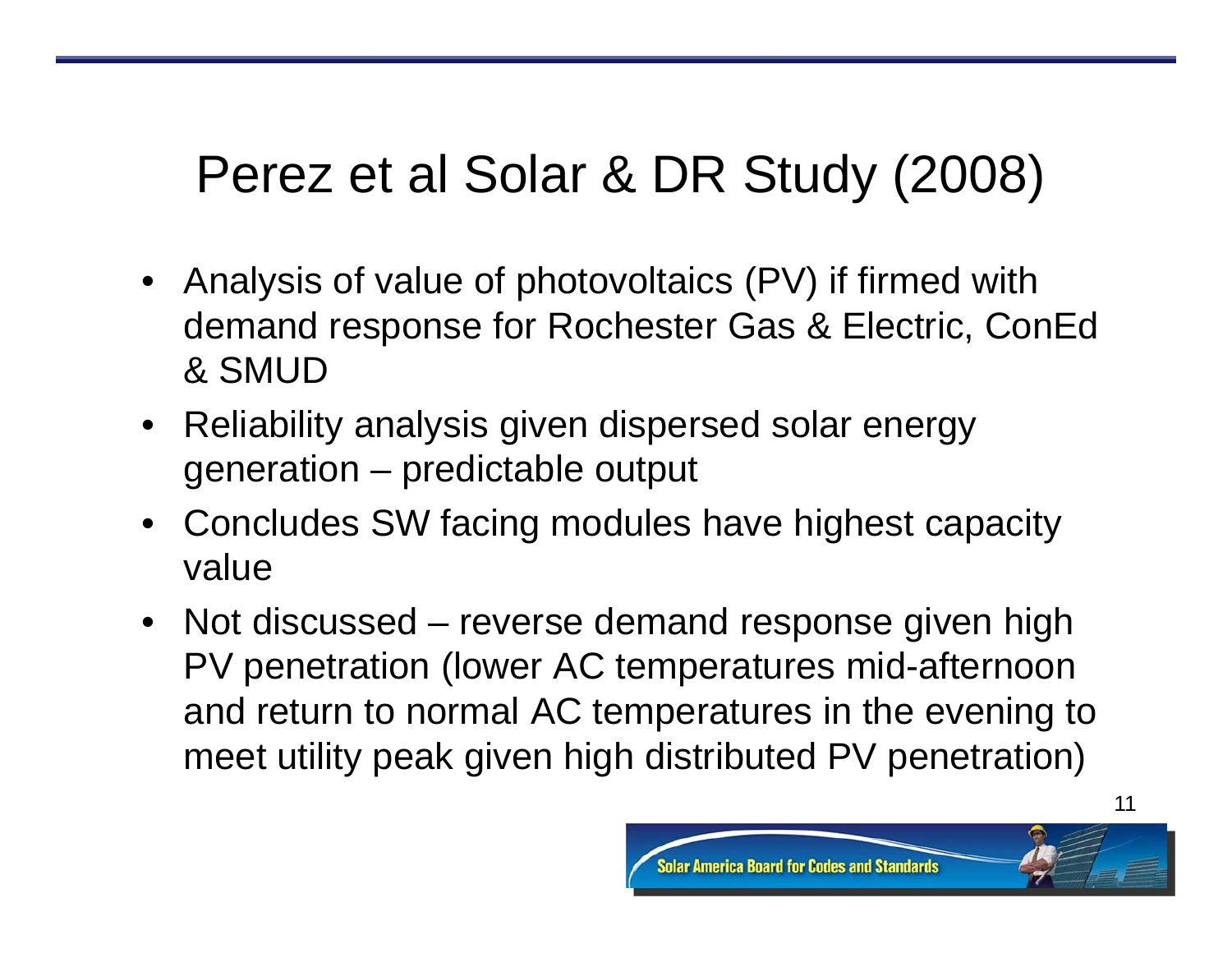#### Solar Coupled with Demand Response



Perez study, showing PV rated capacity of 20% of utility peak demand. Peak line at 90% of utility peak. DR in orange.

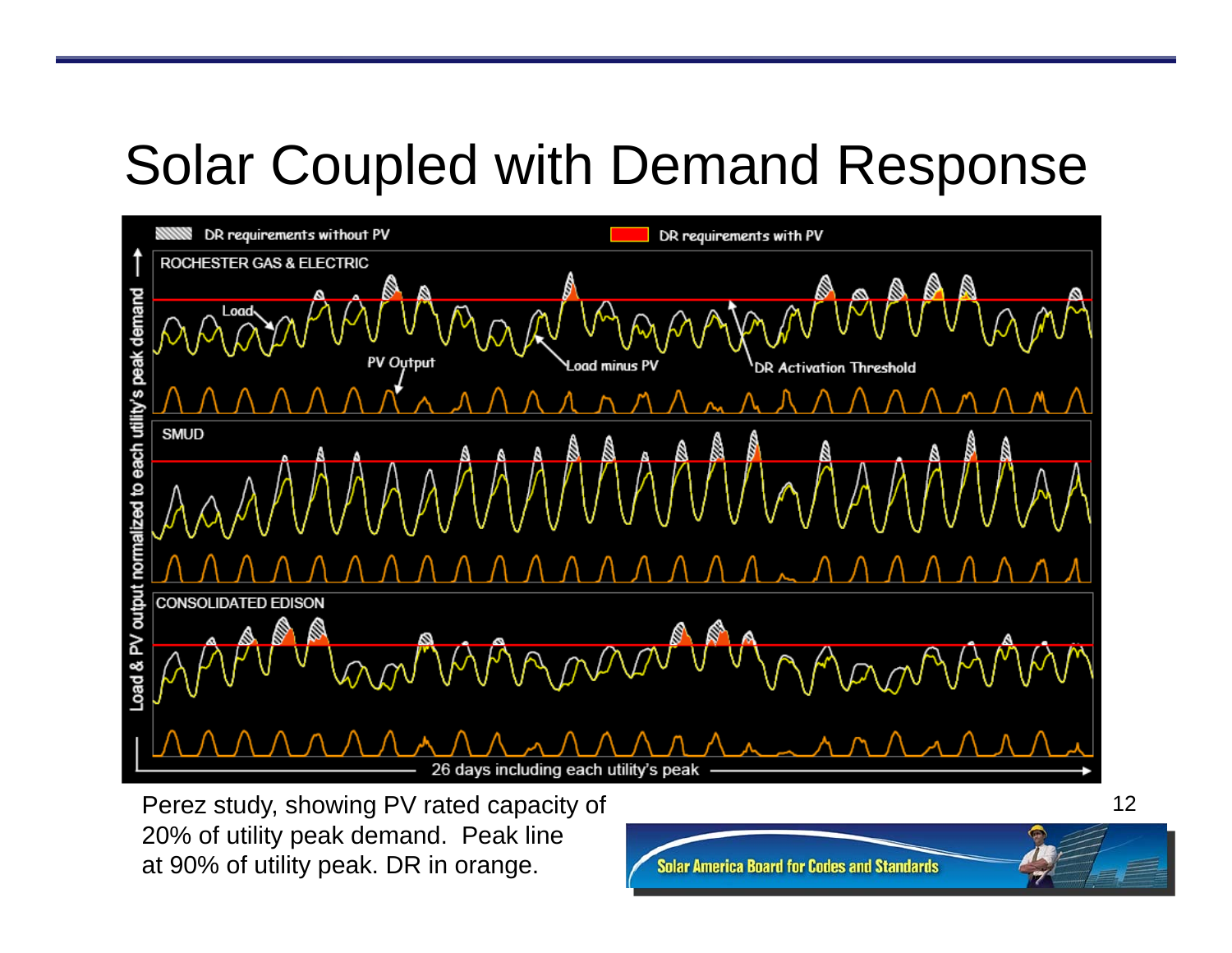## Rate Impact for Nonparticipants

- $\bullet$ Prior studies focused on distributed PV value
- $\bullet$  California PUC study, addressed next, considers rate impact – looking at cost of lost revenues versus value (benefits) of PV
- Questionable whether rate impact reflects "subsidization" of solar energy by nonparticipating customers versus direct impact from the inverted block rate structure seen in California, which is designed to encourage customers to take steps to control their load
- Viewed as a power exchange of daytime kWh for nighttime kWh, or summer kWh for winter kWh, net metering might probably has a positive value

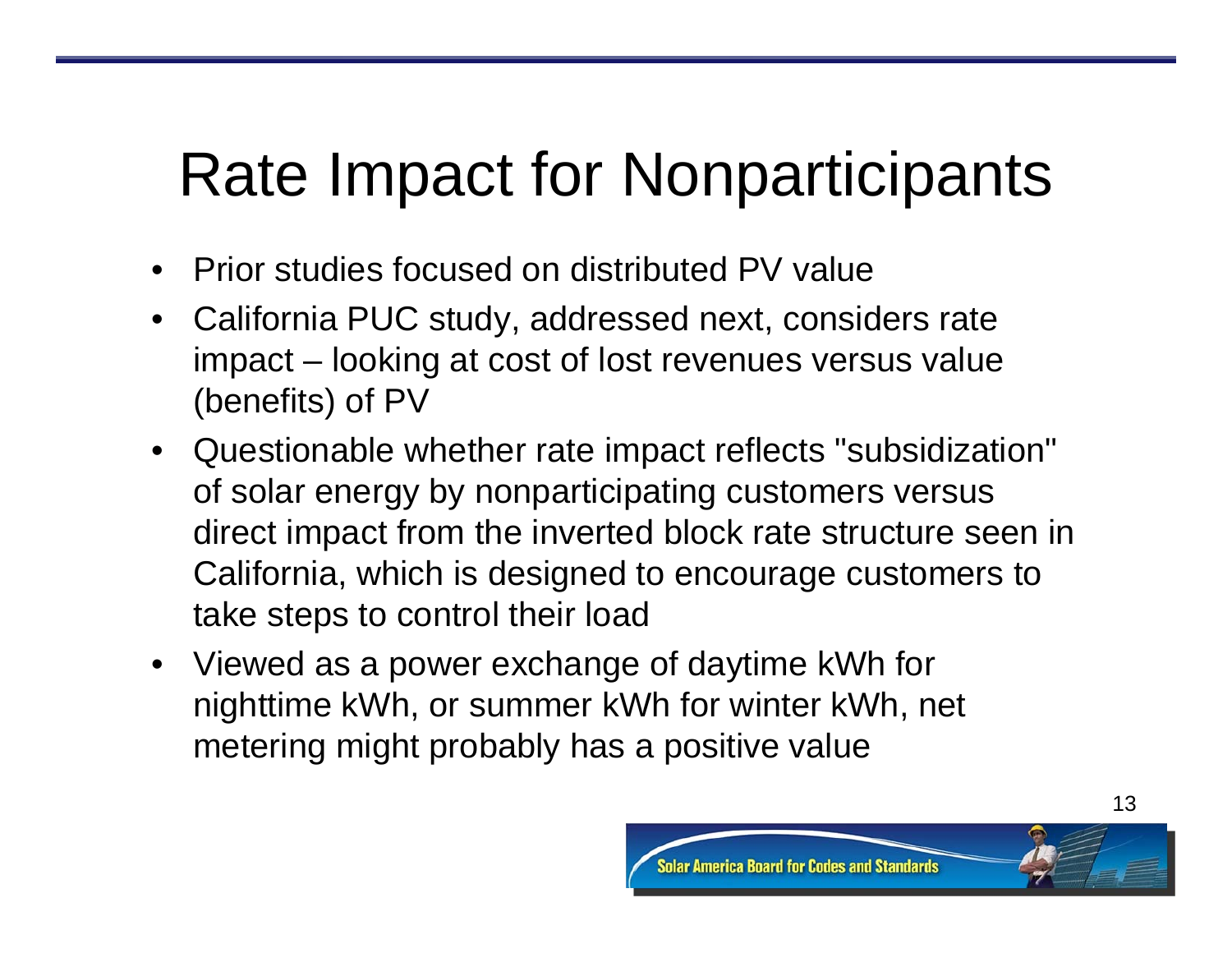# California NEM Valuation Study

- Study required by the Legislature (PU Code 2827(c)(4) "report on the…costs and benefits of net energy metering.")
	- Evaluation is very narrow costs and benefits of *exported energy* only
- Work on the methodology began in R.04-03-017
- Performed by Energy and Environmental Economics,  $Inc. (E3)$
- Released March 10, 2010
- Available at:

[http://www.cpuc.ca.gov/PUC/energy/DistGen/nem\\_eval.htm](http://www.cpuc.ca.gov/PUC/energy/DistGen/nem_eval.htm)

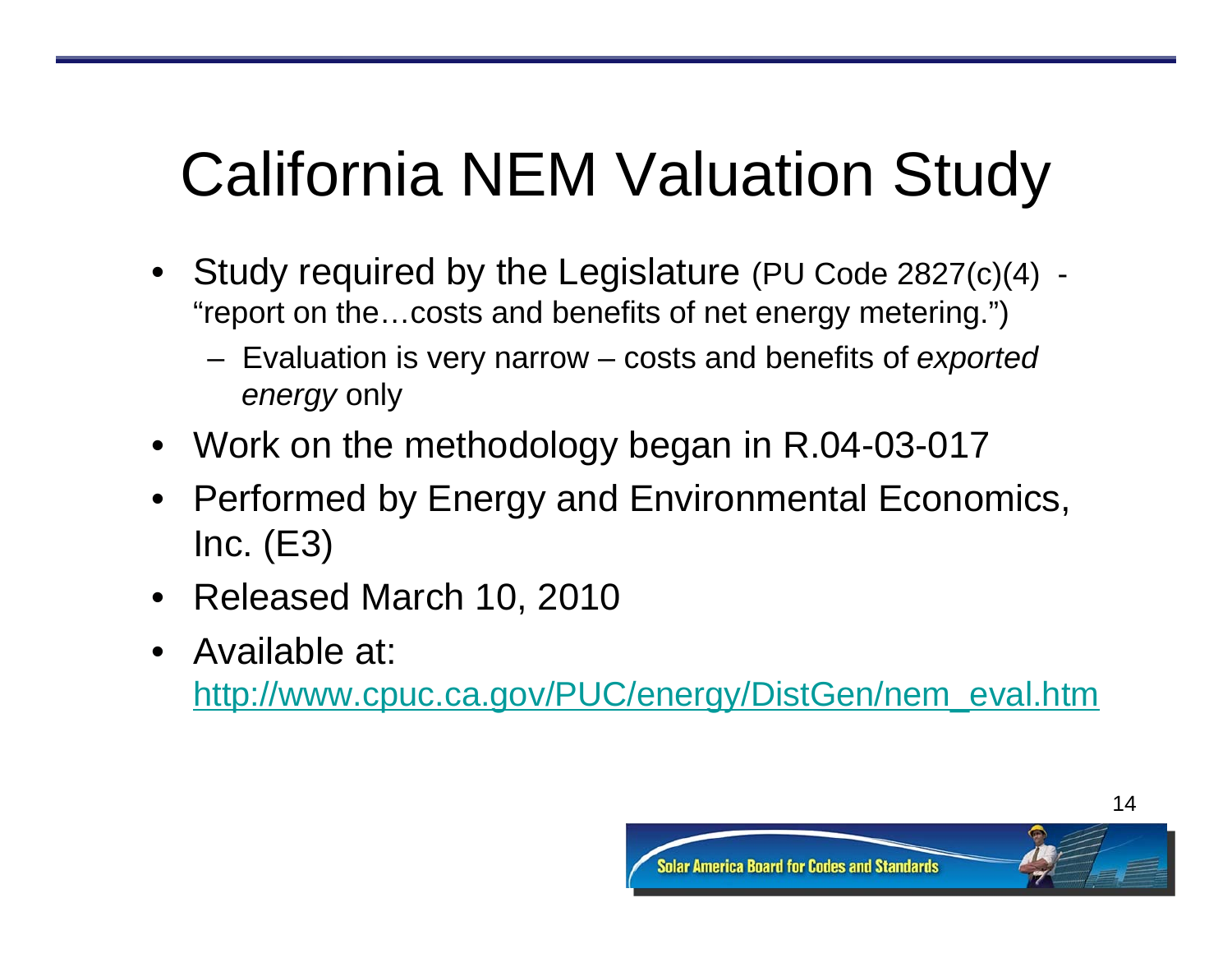## Framework for Evaluation

- 20-year period of evaluation (NPV)
- Costs to Ratepayers
	- IOU Revenue impacts from exported energy (NEM customer Bill Credits)
	- • Administrative Costs (incremental billing costs)
- Benefits to Ratepayers
	- Avoided Cost of exported energy

Figure 3: PV production and net load for a sample residential NEM customer



Graphic from Net Energy Metering (NEM) Cost-Effectiveness Evaluation, January 2010, p. 19

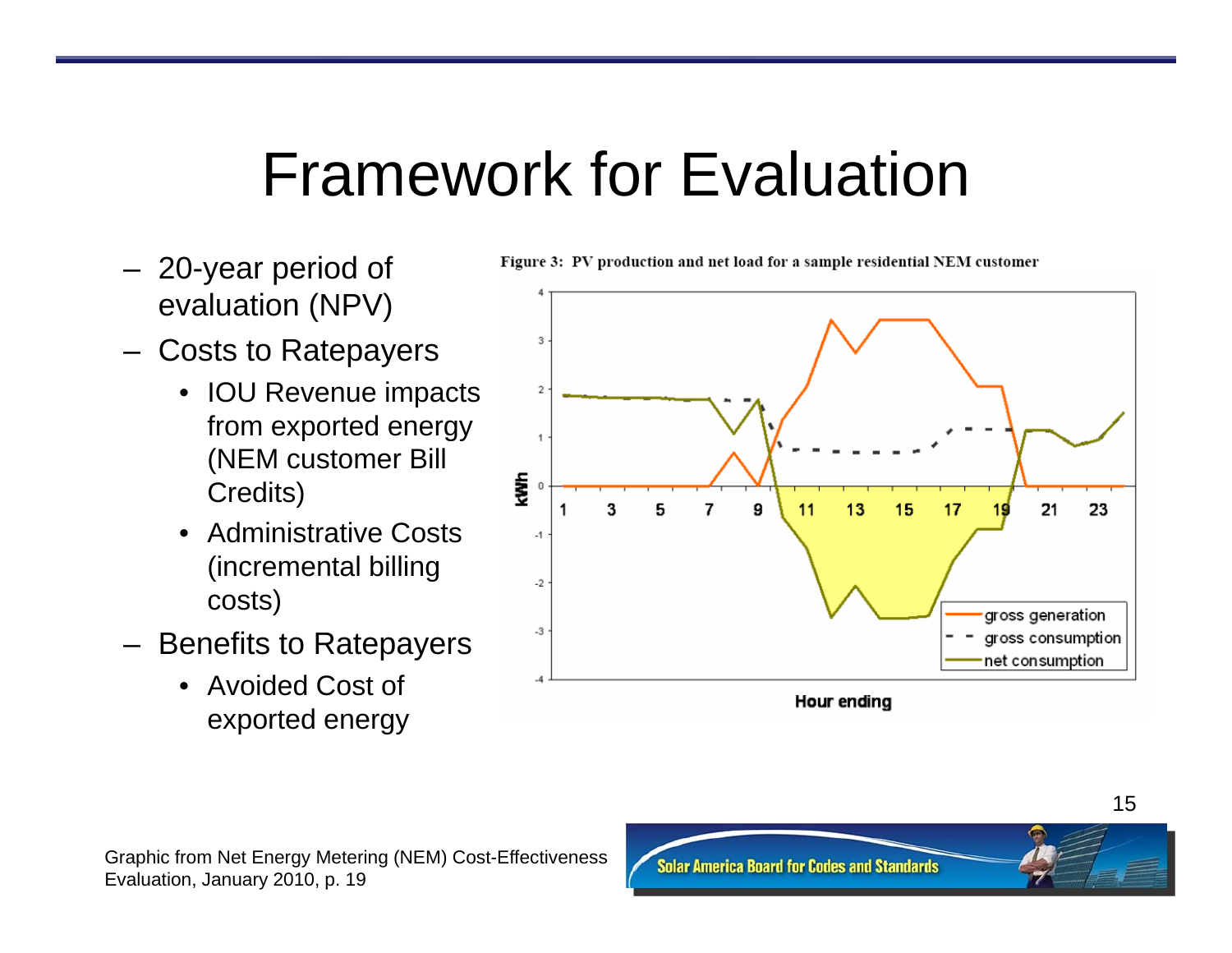## Data Quality

- Hurdle
	- 41,244 NEM customers
		- Hourly generation and consumption data needed to calculate detailed bill impacts and avoided costs
		- Data simply not available only 626 accounts had such data
	- Solution develop methodology to estimate amount and timing of export
		- 1. Develop annual gross consumption estimates for all customers
		- 2. Develop annual gross generation estimates for all customers
		- 3. Sort customers into "bins" of similar customers
		- 4. Estimate representative hourly generation and consumption profiles for each bin to arrive at net consumption over time and the state of the 16 months of the 16 months of the 16 months of the 16 months of the 16  $\pm$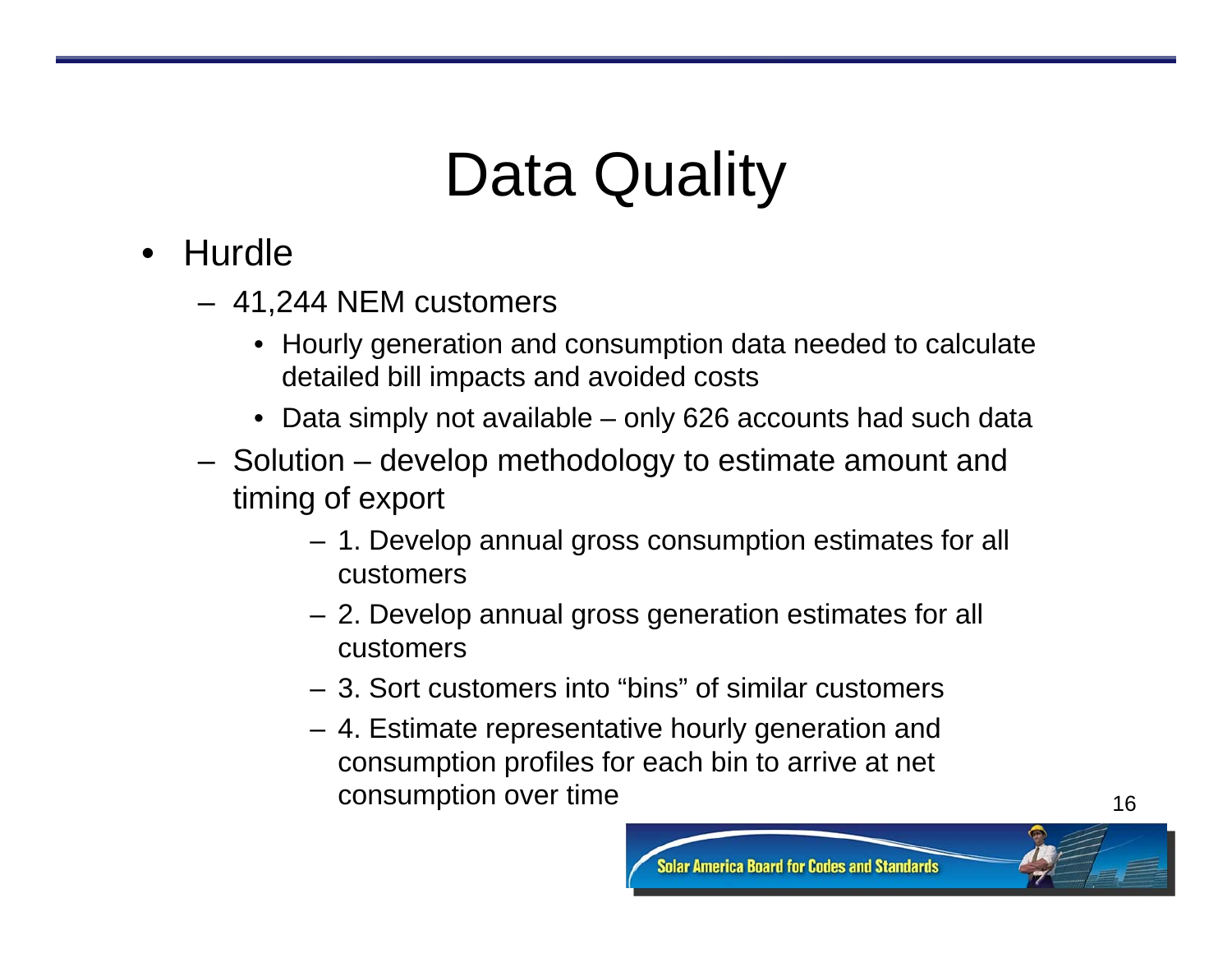## Result: "Binning" of Account Data



- 86 groupings like chart above Utility, Climate zone, Customer Class, Rate
- 1,253 bins like the one highlighted Customer Size, Ratio of Generation to Load.

Graphic from Net Energy Metering (NEM) Cost-Effectiveness Evaluation, January 2010, p. 30

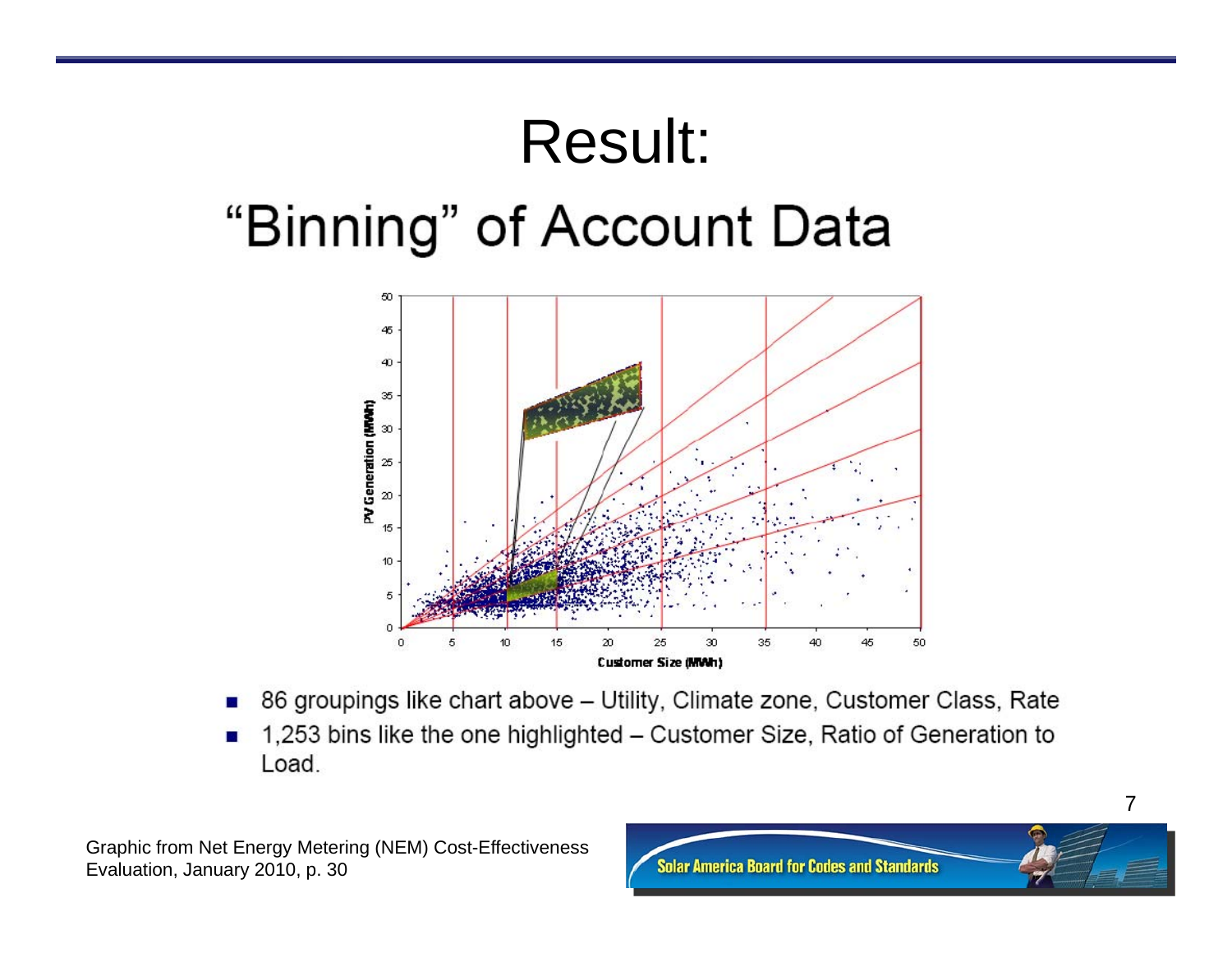## Net Consumption Shapes

For each bin: calculate hourly gross consumption profiles and hourly gross generation shapes => representative net consumption shapes



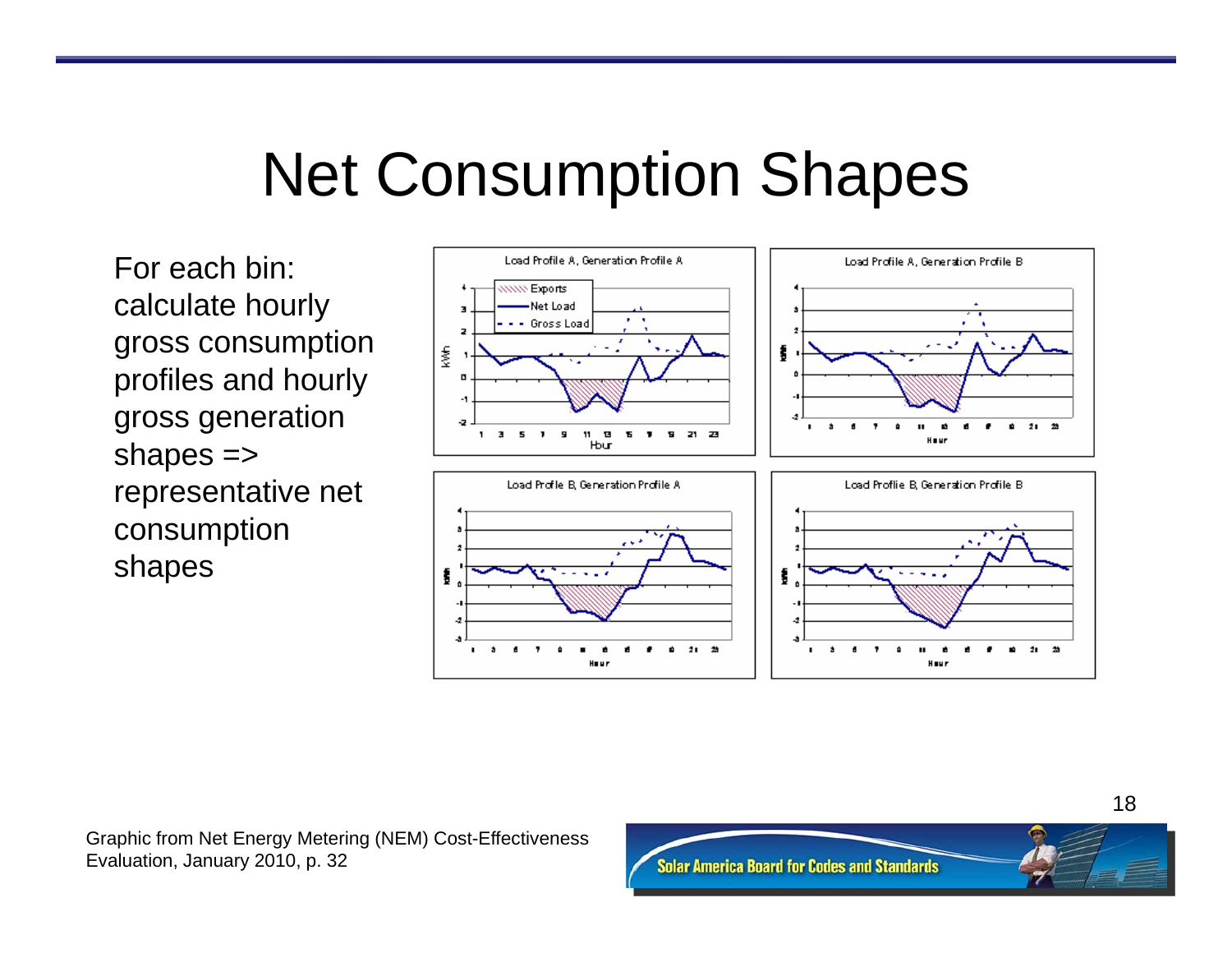#### Costs

- Calculation of Bill Impacts based on work above need to calculate bill without solar and bill with solar to garner bill savings
- • Hurdle
	- Complexity of California Rates
		- Residential Rates
			- Default tariff inverted block rate structure
				- » PG&E 5 tiers
				- » SCE 5 tiers
				- » SDG&E 4 tiers
			- Options: Time-of-Use (TOU), "solar friendly" rate
		- Commercial & Industrial very complex
			- Range from kWh rates similar to residential to TOU, "solar friendly" rates, agricultural rates, etc
	- Solution: Bills must be calculated with Tiers and TOU rates in mind $\sim$  19

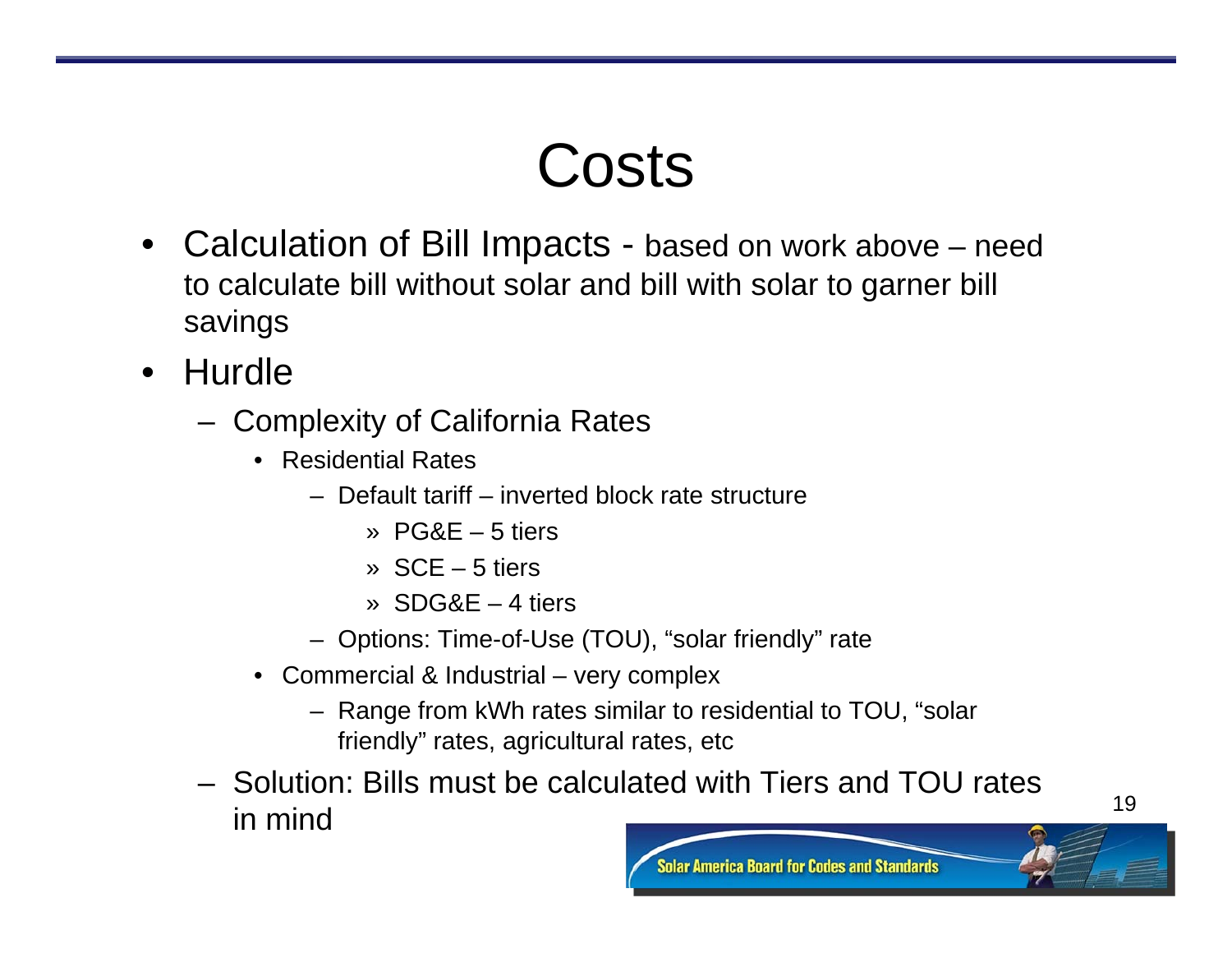## **Costs Bill Impacts May Vary Widely**

| Gross Load<br>Gross PV Output<br><b>Export Energy</b> | 1,200 kWh / month<br>400 kWh / month<br>0 kWh |                  | No bill impacts from NEM |                   |                  |
|-------------------------------------------------------|-----------------------------------------------|------------------|--------------------------|-------------------|------------------|
|                                                       |                                               |                  |                          |                   |                  |
| Gross Load                                            | 1,200 kWh / month                             |                  | Old Bill                 | New Bill          |                  |
|                                                       |                                               | Tier 4<br>Tier 3 | 302<br>314               | 180               | All in           |
| Gross PV Output                                       | 400 kWh / month                               | Tier 2           | 134                      | 134               | Tier-3           |
| <b>Export Energy</b>                                  | 36 kWh                                        | Tier 1           | 450                      | 450               |                  |
|                                                       |                                               | Total            | 1200                     | 764               |                  |
| Gross Load                                            | 1,200 kWh / month                             |                  | Old Bill                 | New Bill          | Multiple         |
|                                                       |                                               | Tier 4           | 302                      |                   | Tiers, mud       |
| Gross PV Output                                       | 1,231 kWh / month                             | Tier 3<br>Tier 2 | 314<br>134               |                   |                  |
| <b>Export Energy</b>                                  | 747 kWh                                       | Tier 1           | 450                      |                   | in Tier-1        |
|                                                       |                                               | Total            | 1200                     | 0                 | Carryover Credit |
|                                                       |                                               |                  |                          | Tier <sub>4</sub> | 0                |

Tiers, much

 $31$ 

 $31$ 

Graphic from Net Energy Metering (NEM) Cost-Effectiveness Evaluation, Presentation, March 16, 2010, slide 17



Tier 3 Tier<sub>2</sub>

Tier 1

Total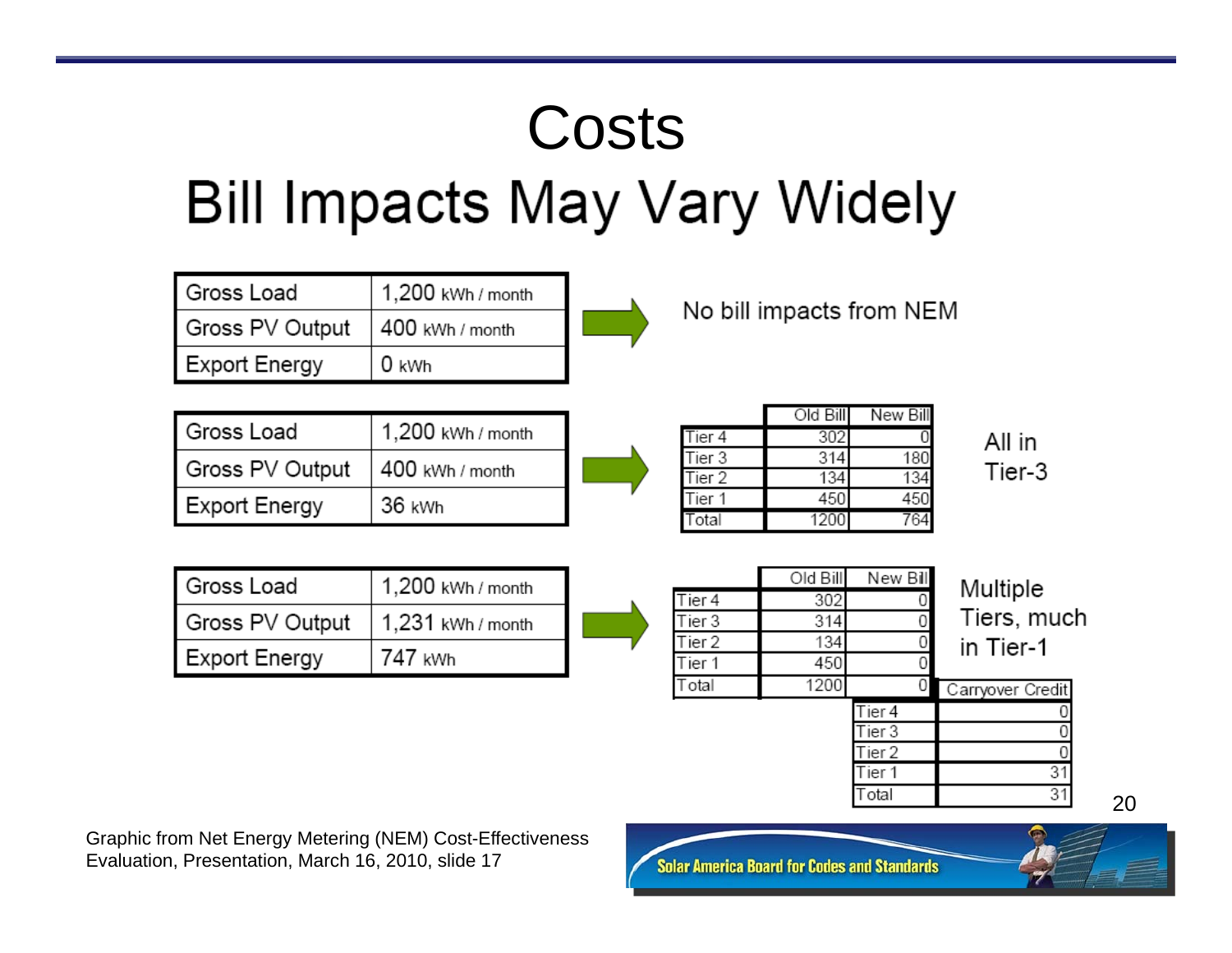#### **Costs**

- Administrative Costs
	- Weighted average monthly incremental NEM billing cost per customer (residential/non-residential)
		- PG&E \$18.31/18.31
		- SCE \$3.02/2.55
		- SDG&E \$5.96/17.44
	- $-$  Annual billing  $\text{cost} = \#$  customers in each category  $\times$  monthly incremental billing cost x 12
		- Assumed cost was constant in nominal dollars over the 20 year study period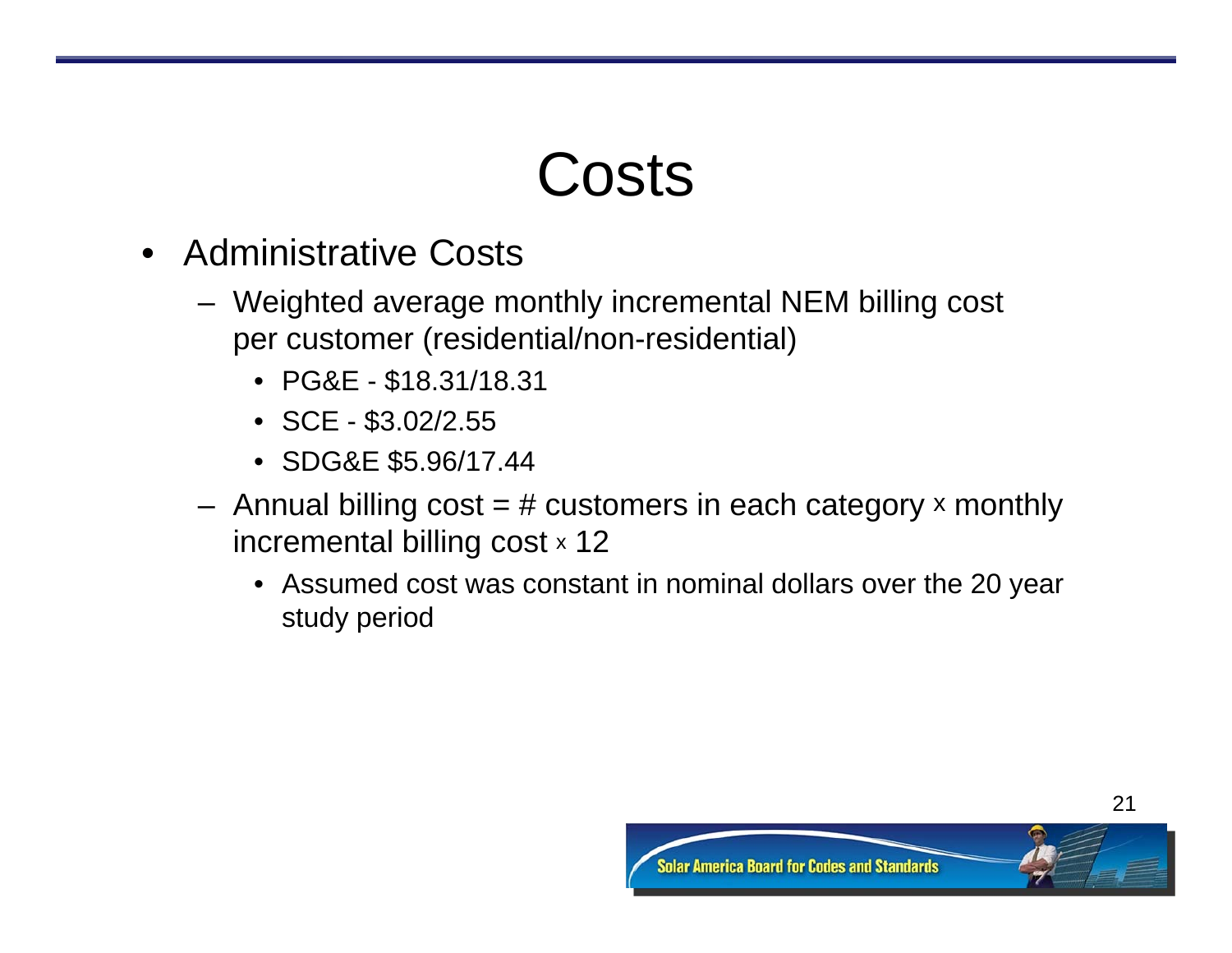## **Benefits**

- • Avoided Costs – components of hourly marginal cost
	- Energy Generation
	- Line losses
	- –Ancillary services
	- System capacity
	- –T&D capacity
	- –Environmental benefits
	- RPS Adder



- Use components to produce hourly avoided costs for each climate zone for each year of analysis
- Apply the avoided costs to corresponding individual net-export shapes to calculate avoided costs for each load shape

Graphic from Net Energy Metering (NEM) Cost-Effectiveness Evaluation, Presentation, March 16, 2010, slide 45

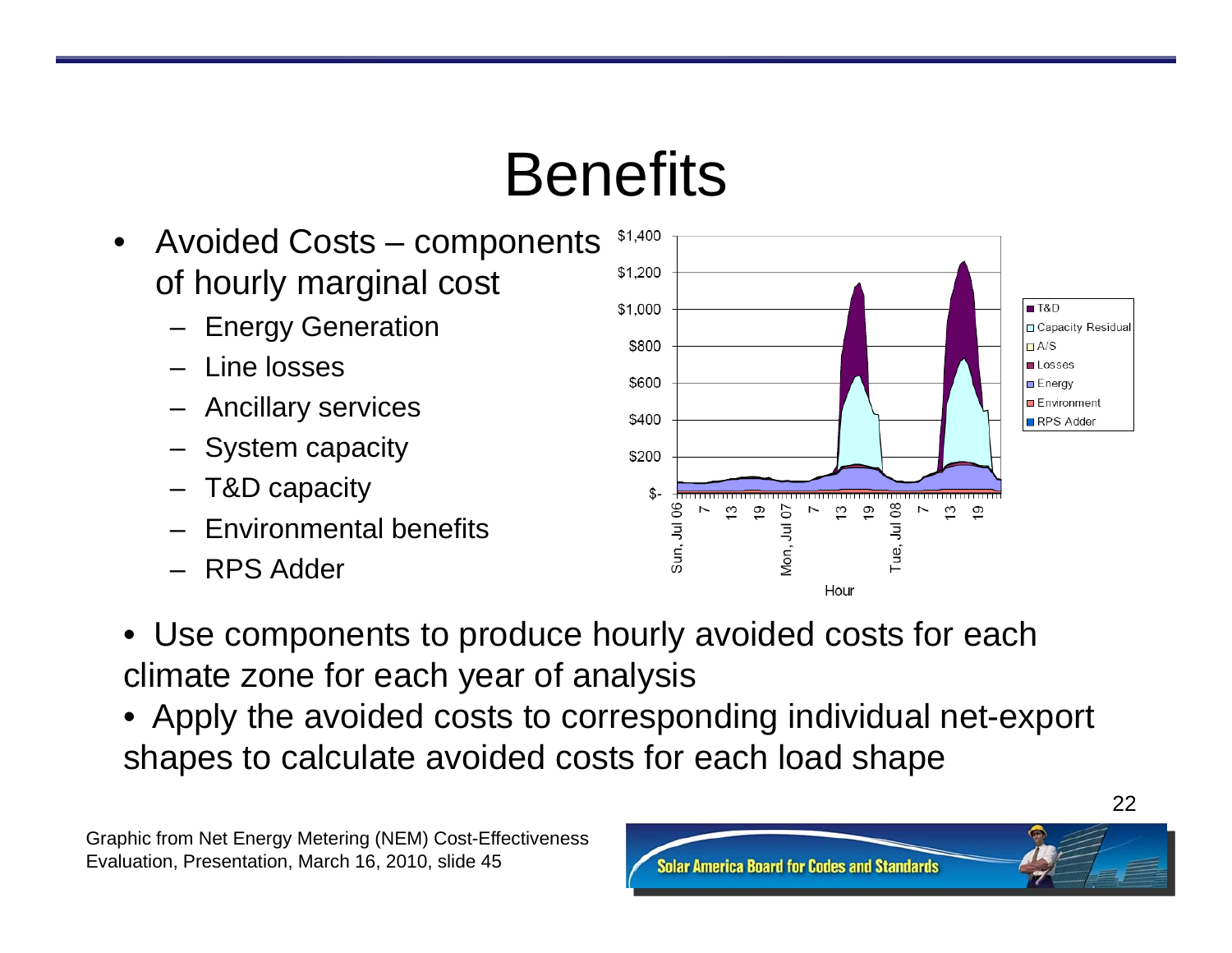#### **Benefits**

Figure 9: Levelized savings from avoided costs for two sample solar PV generation shapes compared to a flat block



Graphic from Net Energy Metering (NEM) Cost-Effectiveness Evaluation, January 2010, p. 43

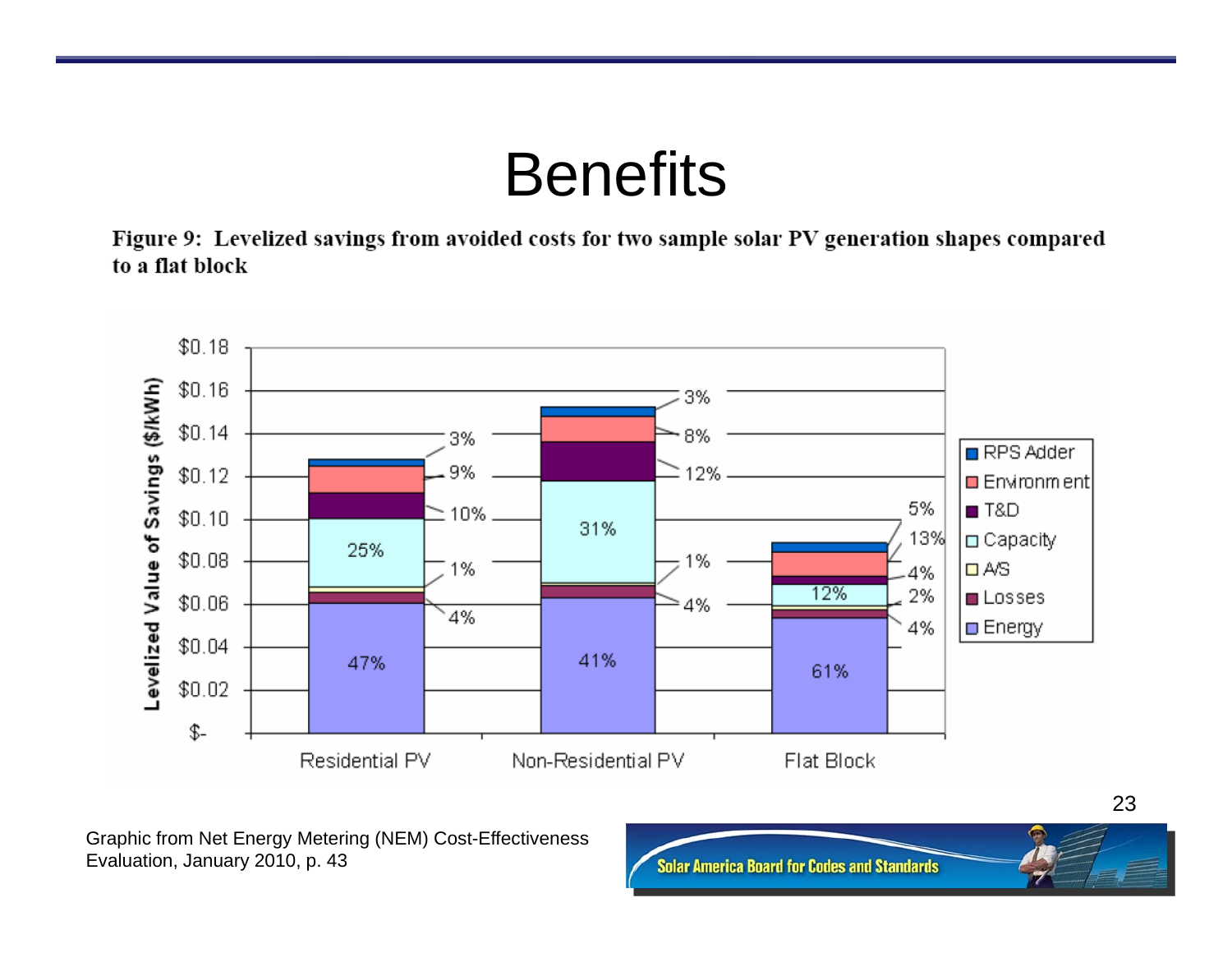## Net Results

Table 28: 20-Year NPV Total Benefits and Costs of solar NEM, by Utility (\$000s)

|                               | Residential  | Non-Residential | Total         |
|-------------------------------|--------------|-----------------|---------------|
| PG&E                          |              |                 |               |
| <b>Bill Impacts</b>           | (\$170, 150) | (\$52,727)      | (\$222, 877)  |
| Incremental Billing Cost      | (\$51,301)   | (\$3,262)       | ( \$54, 563)  |
| Avoided Cost (benefit)        | \$76,998     | \$31,923        | \$108,921     |
| Total, PG&E                   | (\$144,452)  | (\$24,066)      | (\$168,519)   |
| <b>SCE</b>                    |              |                 |               |
| <b>Bill Impacts</b>           | (\$69,626)   | (\$41,904)      | ( \$111, 531) |
| Incremental Billing Cost      | (\$2,830)    | (\$632)         | (\$3,462)     |
| <b>Avoided Cost (benefit)</b> | \$30,585     | \$40,526        | \$71,111      |
| Total, SCE                    | (\$41,871)   | (\$2,011)       | (\$43,882)    |
| <b>SDG&amp;E</b>              |              |                 |               |
| <b>Bill Impacts</b>           | (\$25,834)   | (\$13,668)      | (\$39,503)    |
| Incremental Billing Cost      | ( \$3, 113)  | (\$683)         | (\$3,796)     |
| Avoided Cost (benefit)        | \$13,652     | \$11,414        | \$25,066      |
| Total, SDG&E                  | (\$15,296)   | (\$2,937)       | (\$18,232)    |
| <b>All Utilities</b>          |              |                 |               |
| <b>Bill Impacts</b>           | (\$265,610)  | (\$108,300)     | (\$373,910)   |
| Incremental Billing Cost      | (\$57,244)   | $(\$4,577)$     | (\$61,821)    |
| Avoided Cost (benefit)        | \$121,235    | \$83,864        | \$205,099     |
| Total, All Utilities          | (\$201,619)  | (\$29,013)      | (\$230,632)   |

Graphic from Net Energy Metering (NEM) Cost-Effectiveness Evaluation, January 2010, p. 47

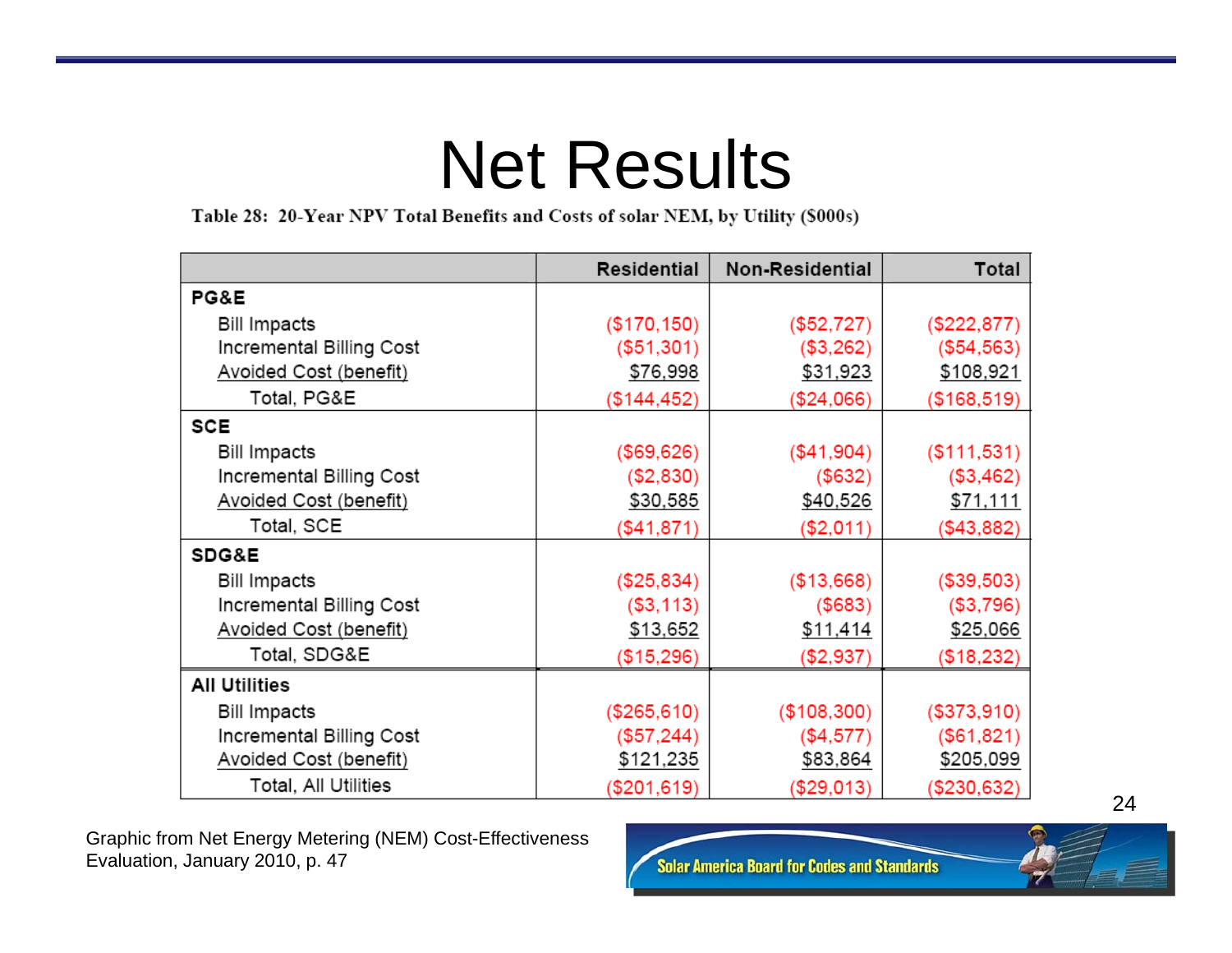#### Annualized NEM Cost as percent of Utility Revenue

Through 2008, lifecycle annualized

|            | <b>Net NEM Cost</b><br>(Annualized<br>\$000s) | Total<br>Revenue<br>$($ \$000s $)$ | Percent | <b>Implied Rate</b><br>Increase<br>(\$/kWh) |
|------------|-----------------------------------------------|------------------------------------|---------|---------------------------------------------|
| PG&E       | \$14,380                                      | \$11,373,950                       | 0.13%   | 0.00018                                     |
| <b>SCE</b> | \$3,745                                       | \$12,107,743                       | 0.03%   | 0.00005                                     |
| SDG&E      | \$1,556                                       | \$2,534,874                        | 0.06%   | 0.00009                                     |
| Total      | \$19,681                                      | \$26,016,568                       | 0.08%   | 0.00011                                     |

2020 forecast, assuming achievement of CSI program goals

|            | <b>Net NEM Cost</b><br>(Annualized<br>\$000s) | <b>Total</b><br>Revenue<br>(\$000s) | Percent | <b>Implied Rate</b><br><b>Increase</b><br>(\$/kWh) |
|------------|-----------------------------------------------|-------------------------------------|---------|----------------------------------------------------|
| PG&E       | \$100,463                                     | \$15,921,596                        | 0.63%   | 0.00106                                            |
| <b>SCE</b> | \$26, 164                                     | \$16,763,730                        | 0.16%   | 0.00026                                            |
| SDG&E      | \$10,871                                      | \$3,603,089                         | 0.30%   | 0.00051                                            |
| Total      | \$137,497                                     | \$36,288,415                        | 0.38%   | 0.00064                                            |

Graphic from Net Energy Metering (NEM) Cost-Effectiveness Evaluation, Presentation, March 16, 2010, slide 56

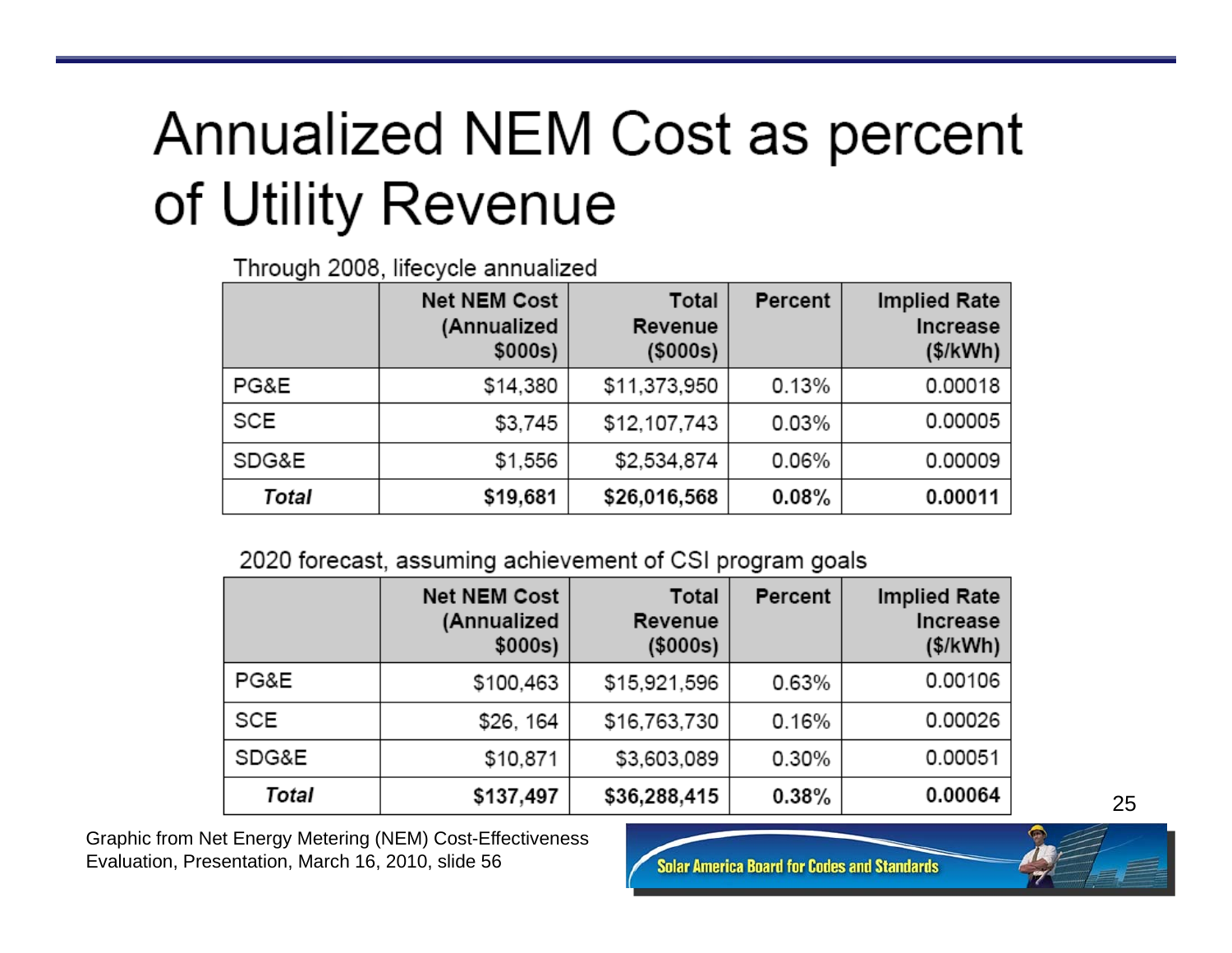# Sensitivity Analysis

#### •Billing costs

- Base case assumption incremental billing costs are constant over the 20 years
- Sensitivity no incremental billing costs
	- 27% reduction in overall cost component

#### •T&D Avoided Costs

- –Base case assumption – T&D avoided costs are similar to energy efficiency
- Sensitivity no T&D avoided costs
	- 8% reduction in benefits component

#### •Standby Charges

- –Base case assumption – customers are not assessed standby charges
- – Sensitivity – customers are charged standby charges
	- 13% increase in bill impacts (cost component)

#### •Interconnection costs

- –Base case assumption – NEM customers are excluded from interconnection costs
- Sensitivity include interconnection costs based on limited data available to E3
	- 10% increase in cost component <sup>26</sup>

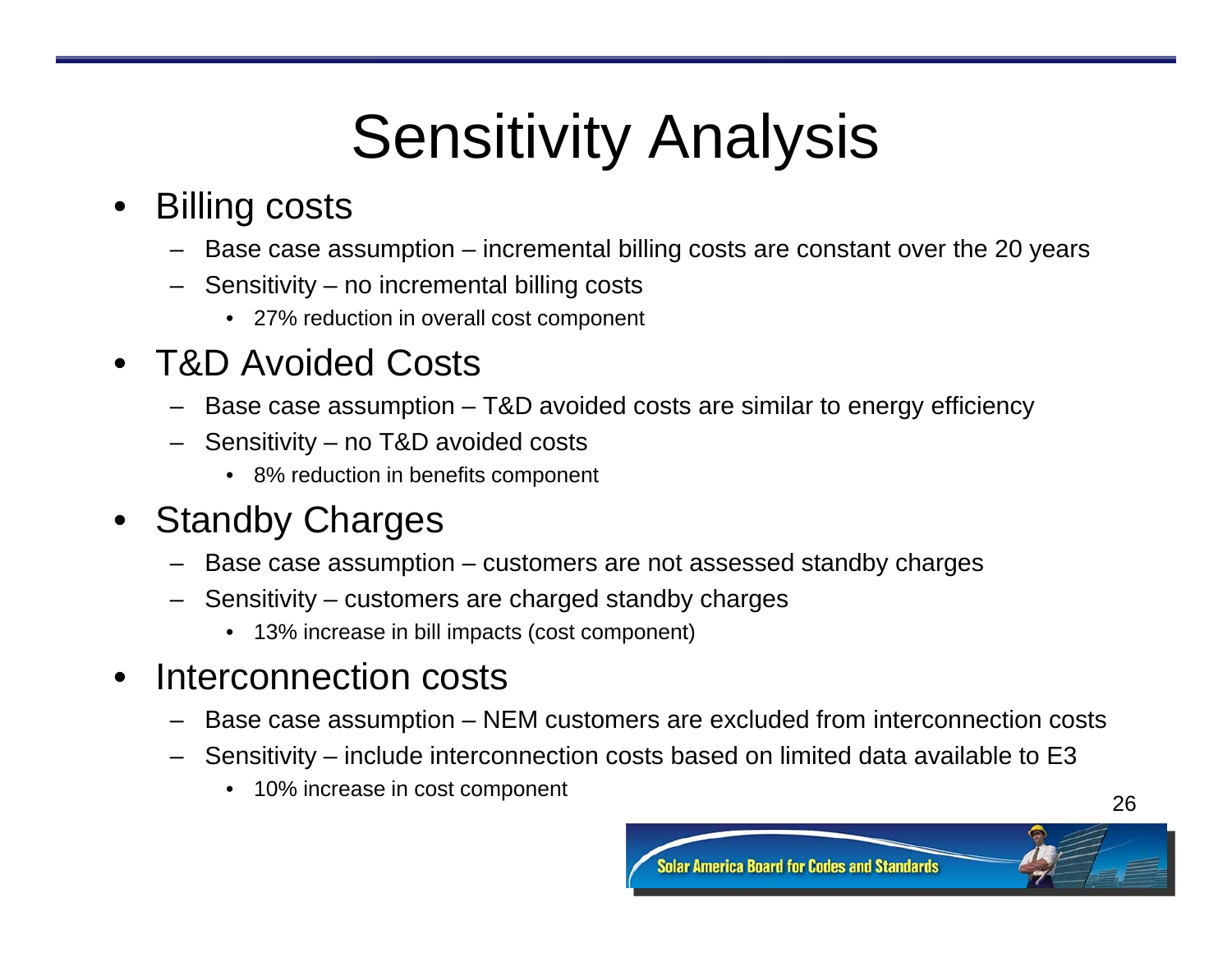# Discussion of California Study

2012

\$20

\$0 2008

- $\bullet$ **Strengths** 
	- Detailed analysis
	- **Comprehensive** list of benefits
- • Weaknesses
	- Impact on natural gas market
	- Undervalued capacity benefit through use of "balance year" approach
	- Incremental Billing costs



2020

**LRMC** 

2016

Figure 9: Forecast of average market electricity prices



2024

2032

2036

2028

Graphic from Net Energy Metering (NEM) Cost-Effectiveness Evaluation, January 2010, Appendix A, p. 13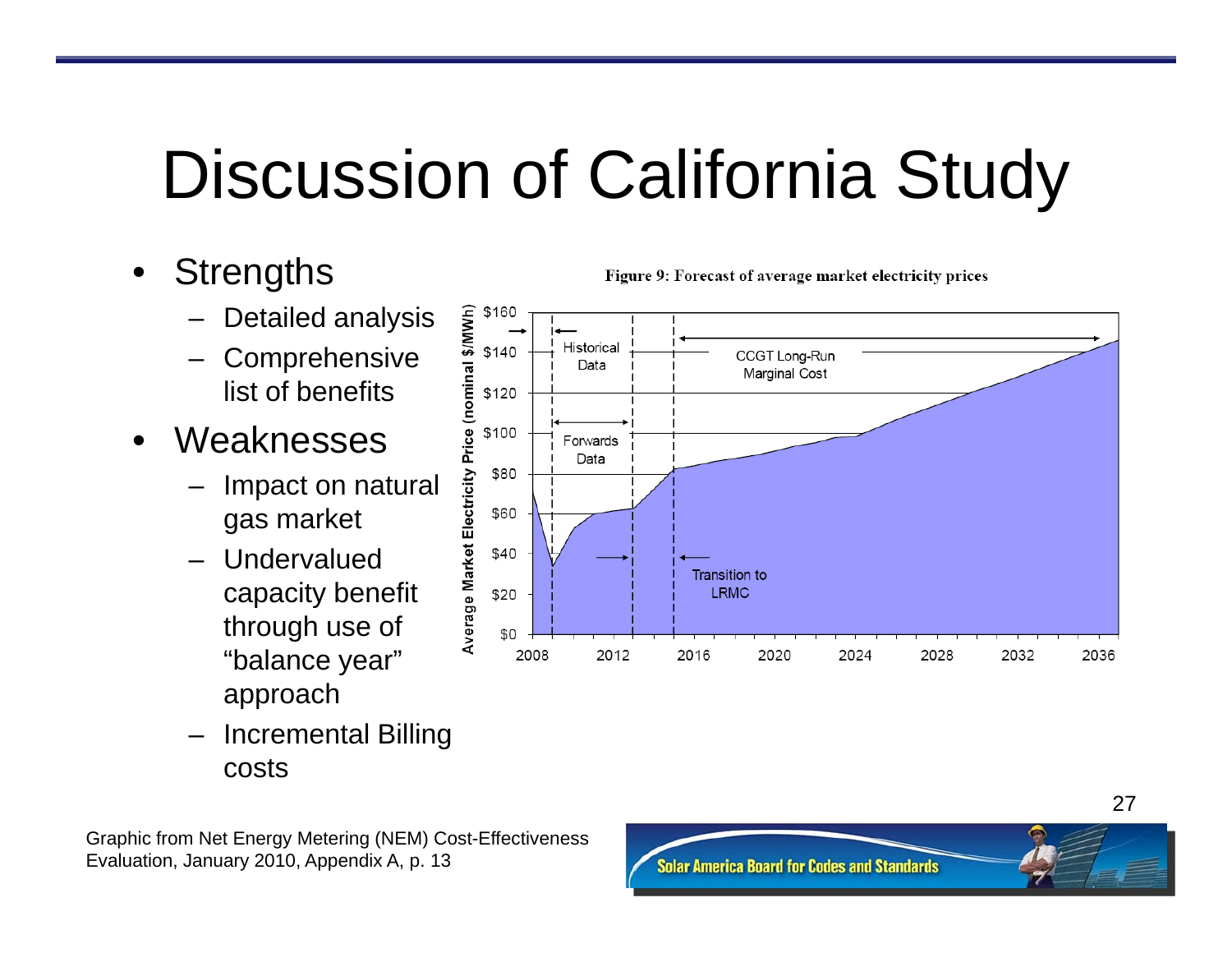# Conclusions

- To do analysis some level of solar on a system is required
- $\bullet$  Benefits to consider:
	- Avoided T&D line losses
	- Avoided Capacity and Energy Purchases
	- Avoided T&D investments and O&M
	- $-$  Environmental benefits NO $_{\sf x}$ , SO $_{\sf x}$ , PM10 & CO $_{\sf 2}$
	- Natural Gas Market Price Impacts and price hedging
	- Avoided RPS generation purchases
	- Reliability benefits
- Costs net metering bill credits & program admin
- $\bullet$  Rate impacts study is very narrow – other benefits may be appropriate  $28$